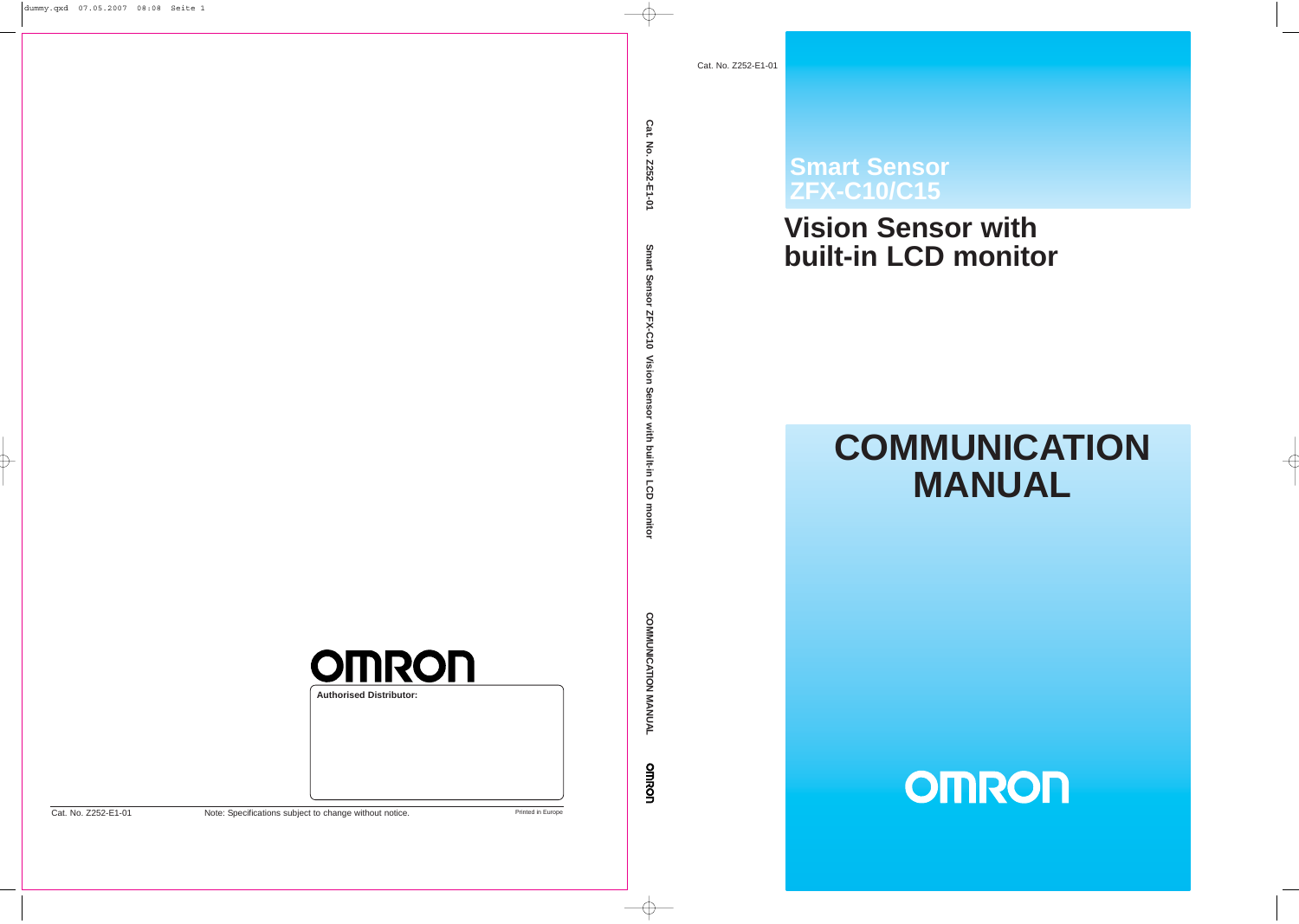# **Contents**

| Measurement Control/Measurement Value Acquisition Commands 13 |
|---------------------------------------------------------------|
|                                                               |
|                                                               |
|                                                               |
|                                                               |
|                                                               |
|                                                               |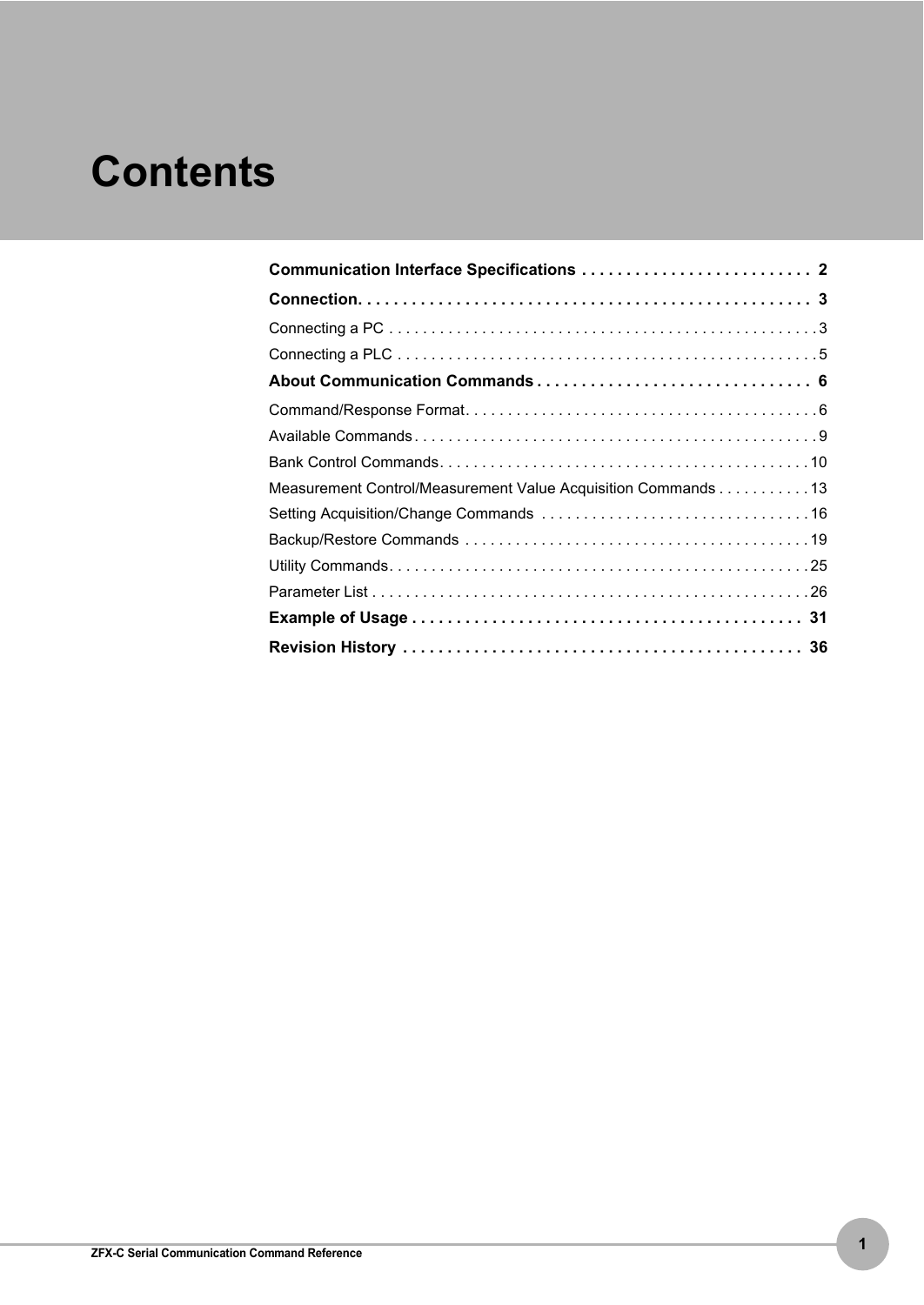# <span id="page-2-0"></span>**Communication Interface Specifications**

You can use the USB port or RS-232C/422 connector of the Controller to perform serial communication with external devices such as a personal computer or programmable controller.

Serial communication functions in the RUN mode. Communication cannot be performed in the ADJ or MENU modes.

### **<USB>**

This interface allows Full speed (12 Mbps) communications compliant with USB2.0 with a PC equipped with the same USB interface.

| Synchronization method | Start-stop                                                                                                                            |
|------------------------|---------------------------------------------------------------------------------------------------------------------------------------|
| Transmission code      | ASCII (Binary format can be selected only when outputting measurement values set at<br>[Setup] - [Support] - [Calculation] - [Data].) |
| Communication speed    | USB2.0-compliant                                                                                                                      |
| Data length            |                                                                                                                                       |
| Parity                 |                                                                                                                                       |
| Stop bit               |                                                                                                                                       |
| Delimiter              | CR, LF, CR+LF                                                                                                                         |
| Transmission protocol  | <b>XMODEM</b>                                                                                                                         |

### **<RS-232C/422>**

This interface allows data communications compliant with the EIA RS-232C/422 standards up to a maximum speed of 115200 bps.

| Synchronization method | Start-stop                                                                                                                            |
|------------------------|---------------------------------------------------------------------------------------------------------------------------------------|
| Transmission code      | ASCII (Binary format can be selected only when outputting measurement values set at<br>[Setup] - [Support] - [Calculation] - [Data].) |
| Communication speed    | 9600, 19200, 38400, 57600, 115200                                                                                                     |
| Data length            | 7 bits, 8 bits                                                                                                                        |
| Parity                 | None, even, odd                                                                                                                       |
| Stop bit               | 1 bit. 2 bits                                                                                                                         |
| Delimiter              | CR, LF, CR+LF                                                                                                                         |
| Transmission protocol  | <b>XMODEM</b>                                                                                                                         |

For details on how to set the communication specifications, refer to the User's Manual.

### **<Ethernet>**

| Communication protocol   TCP/IP |              |
|---------------------------------|--------------|
| Transmission mode               | Peer to Peer |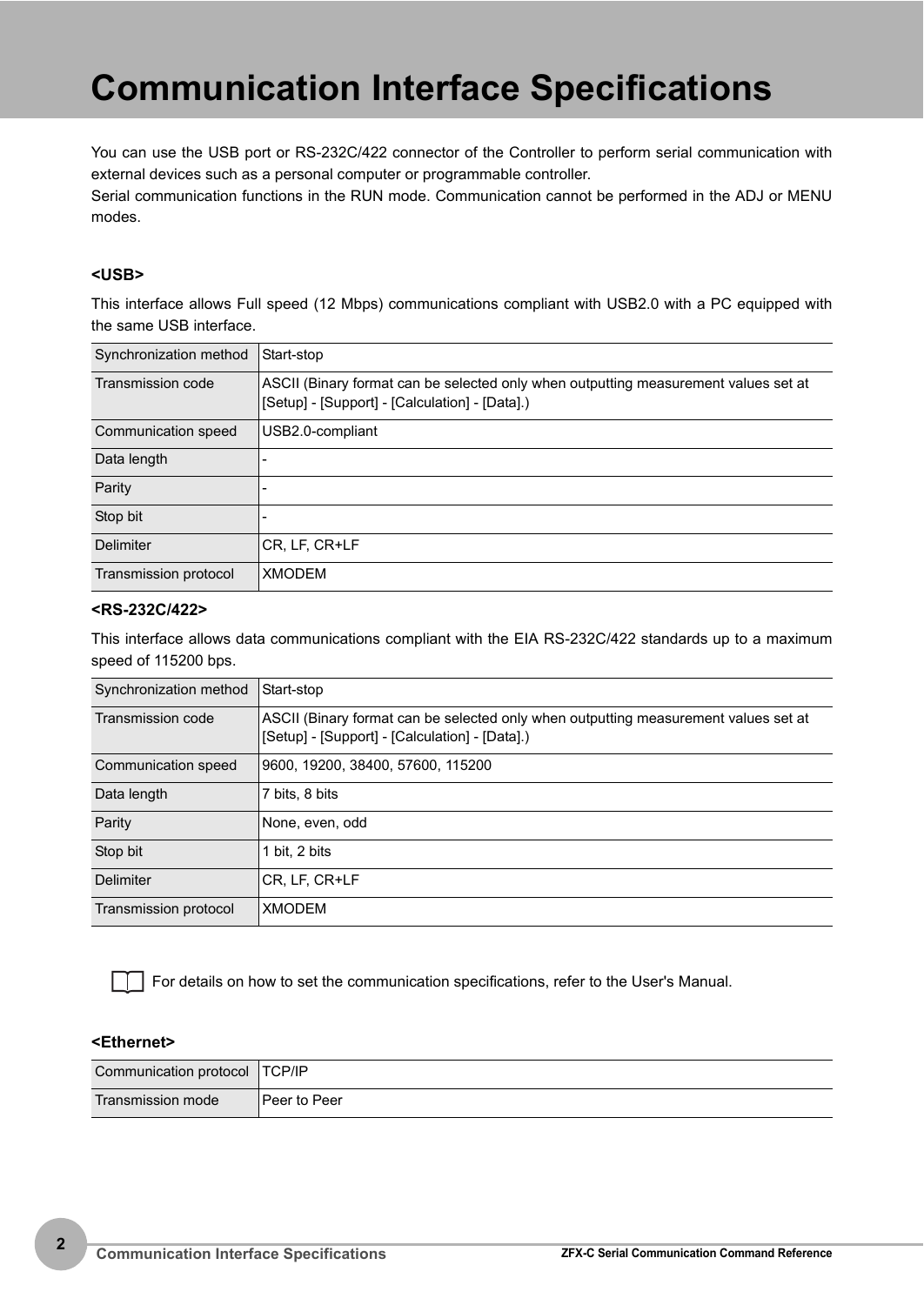# <span id="page-3-0"></span>**Connection**

# <span id="page-3-1"></span>**Connecting a PC**

**<USB>**



Installation of the USB driver is necessary only when connecting an external device to the USB interface for the first time.

For the USB driver, please contact your OMRON representative.

### **<Ethernet>**



Use a commercially available LAN cable to connect the Controller to the PC.

There are two ways of making the LAN connection to the PC, directly to the PC or via a hub.

### **Important**

The following communications are not possible:

- Communications with the Controller from outside the LAN
- Communications between the Controller and two or more PCs
- Communications between Controllers
- Communications between the Controller and the PLC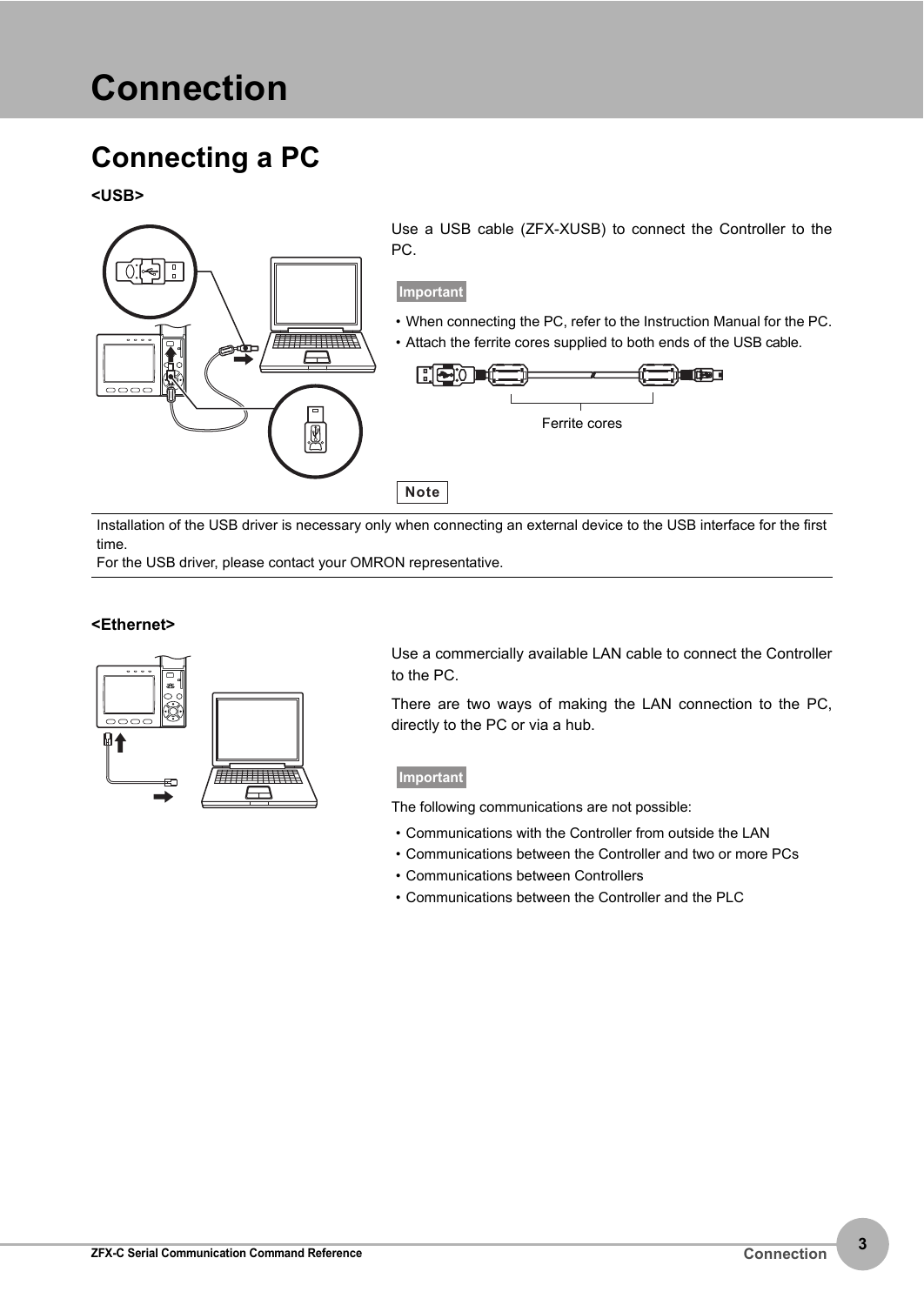### • 1:1 Connection

When connecting the Controller directory to the PC, use a 10BASE-T or 100BASE-TX cross cable (Category 5 or higher). Limit the cable length to 30 m.

Example: A measurement command is input and the result is acquired.



### • 1:N Connection

When connecting two or more Controllers to one PC via a hub, use a 10BASE-T or 100BASE-TX straight cable (Category 5 or higher). Also, limit the cable lengths between the PC and the hub, and the Controllers and the hub to 30 m, respectively. Be sure to set unique IP addresses to each Controller. Do not set duplicate IP addresses to Controllers.

Example:

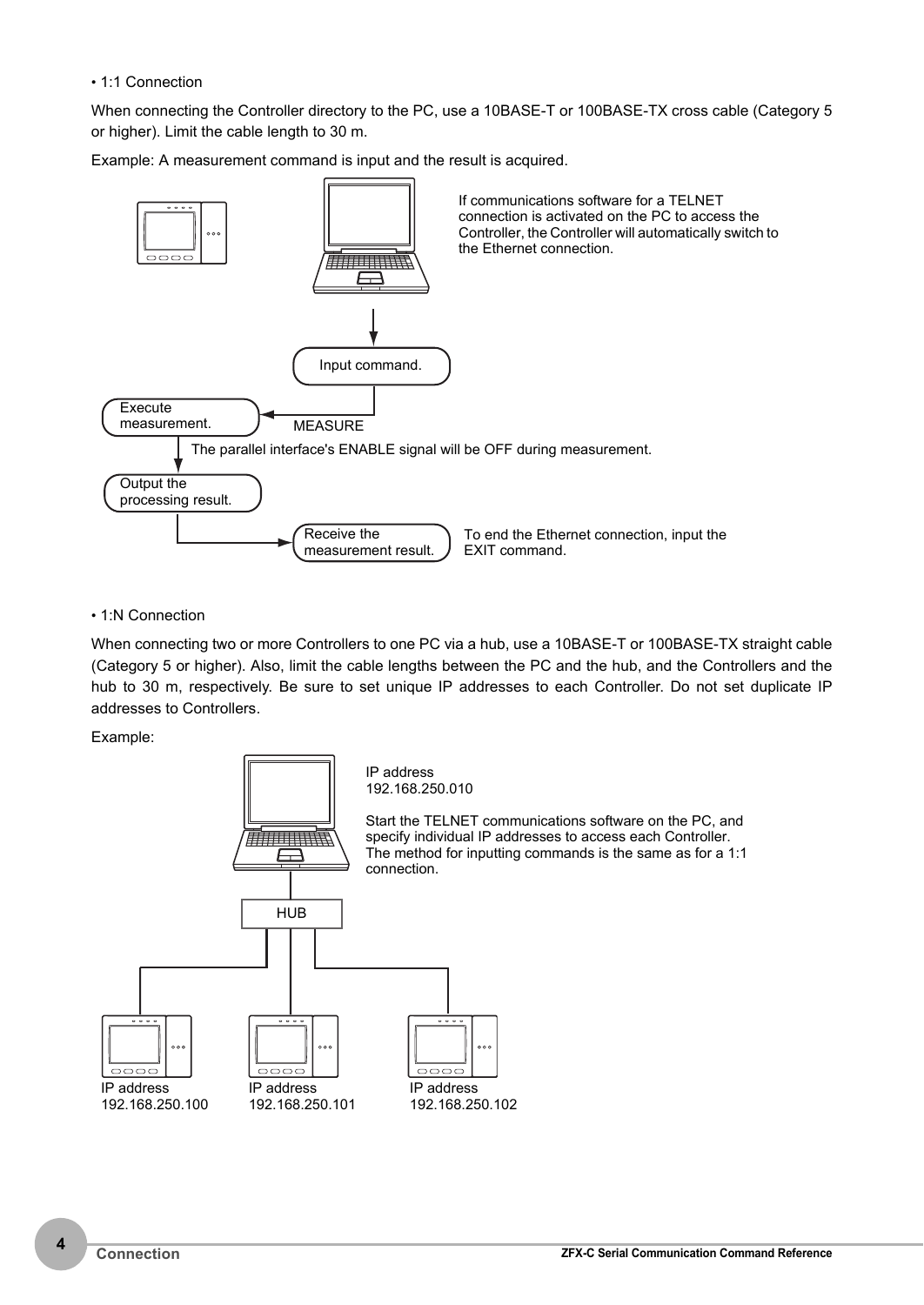# <span id="page-5-0"></span>**Connecting a PLC**



Use the exclusive RS-232C cable (ZFX-XPT2A) / RS-422 cable (ZFX-XPT2B) to connect the Controller to a PLC.

**Important**

When connecting to a PLC, refer to the Instruction Manual for the PLC.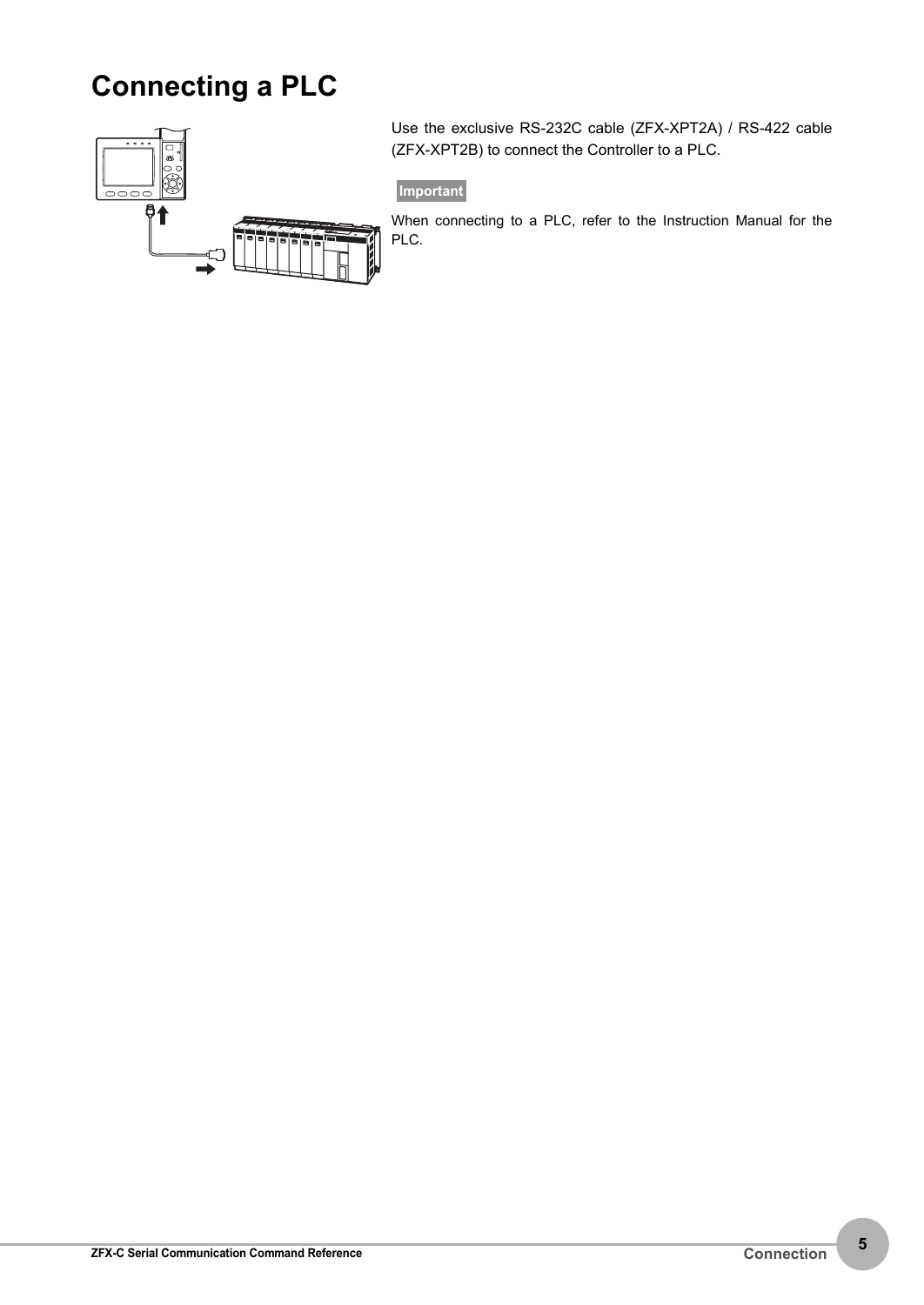# <span id="page-6-1"></span><span id="page-6-0"></span>**Command/Response Format**

### **< Command >**

Command data Delimiter

### **< Response >**

### When processing ends successfully

| Response data | Record<br>separator |
|---------------|---------------------|
|               |                     |



### When processing fails

|  | ٠ |
|--|---|
|--|---|

| Command data     | Specifies the command and parameters in ASCII code.                                       |  |  |  |  |  |
|------------------|-------------------------------------------------------------------------------------------|--|--|--|--|--|
| Response data    | Stores the acquired data.                                                                 |  |  |  |  |  |
| Delimiter        | This control code indicates the end of the data.                                          |  |  |  |  |  |
| Record separator | This delimiter is appended to one session's worth of output data. (default delimiter: CR) |  |  |  |  |  |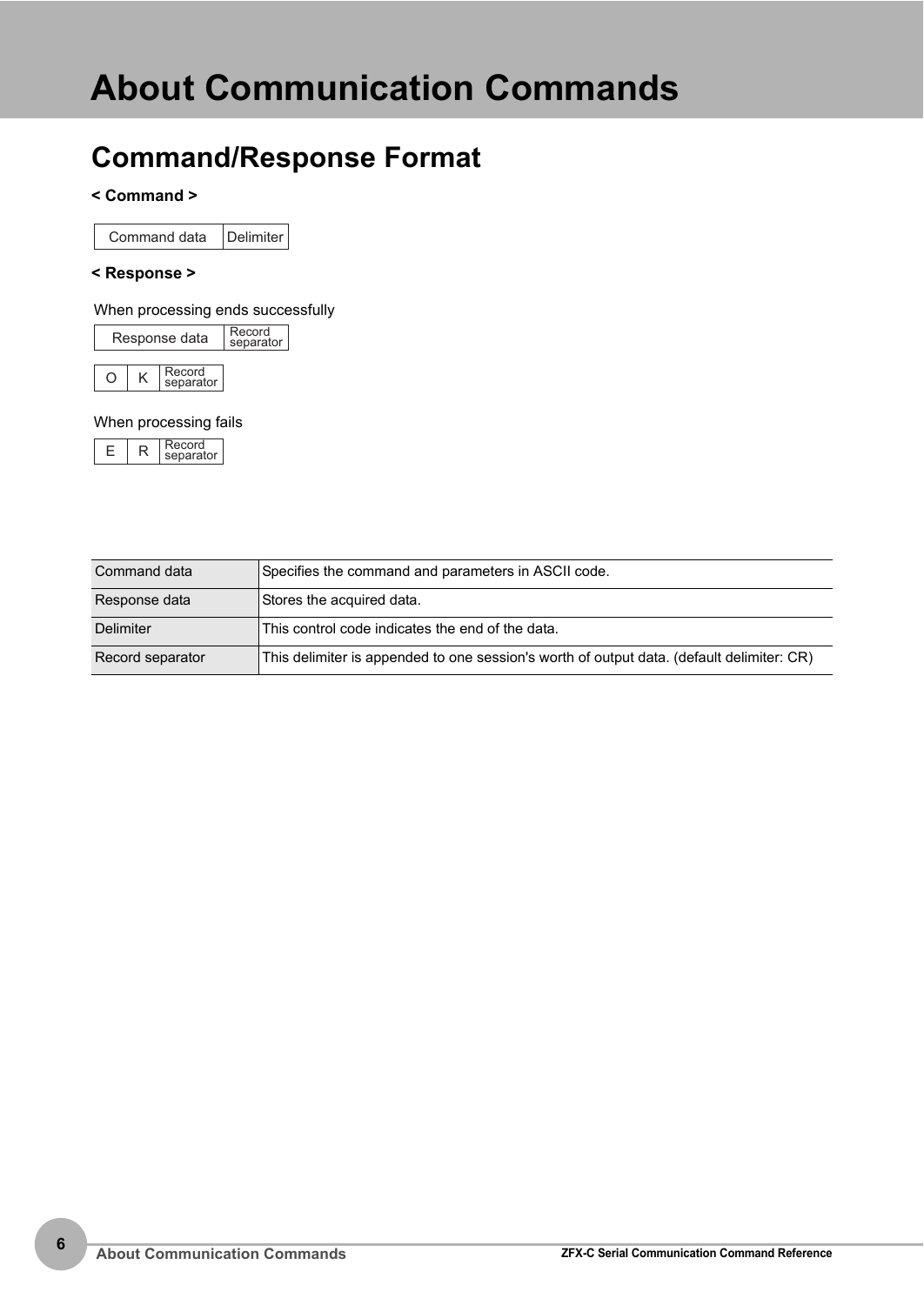### <span id="page-7-0"></span>**Configuration of Measurement Value Data**

The following explains the output format of measurement values. To output measurement values by serial communication, the following items must be set.



### **Output content**

Set the output content as an expression. Set the output content at [Setup] - [Support] - [Calculation] - [Data].

### **Output destination**

Specify [RS-232C/422] or [USB] at [System] - [Output] - [Data output].

### **Output format**

Set the output format at [System] - [Output] - [Serial output].

For detailed settings, refer to the User's Manual.

### **ASCII Format**

Up to 32 results are output as a data structure of fixed length of up to 12 characters including the sign.

| Measurement value of data 0 | Measurement value of data 1                                                                                                                                                               | Measurement value of data 31 |                     |
|-----------------------------|-------------------------------------------------------------------------------------------------------------------------------------------------------------------------------------------|------------------------------|---------------------|
|                             |                                                                                                                                                                                           |                              |                     |
|                             | Field separator<br>Number of digits past the decimal point: max. 3<br>Decimal separator: 1 digit<br>Sign + number of digits of integer section: max. 8 digits<br>(Insert "0" for spaces.) |                              | Record<br>separator |

| Sign                                    | The sign of the measurement value is stored. Plus: 0/Minus: -                        |
|-----------------------------------------|--------------------------------------------------------------------------------------|
| Number of digits of integer section     | "0" is inserted in spaces in the integer section and digits past the decimal         |
| Number of digits past the decimal point | point.<br>When a value is greater than the preset number of digits, all digits other |
| Decimal separator                       | than the sign digit become "9".                                                      |
| Field separator                         | Output range: -9999999.999 to 09999999.999                                           |
| Record separator                        |                                                                                      |

Example: Number of digits of integer section: 7, number of digits past the decimal point: 3, decimal separator: period

 $\sqrt{0.123456}$   $\sqrt{789C_R}$ 123456.789 < Measurement value > < Data structure >

| 4567.8  |  |  |  |  |  | 00004567.800C  |
|---------|--|--|--|--|--|----------------|
| -4567.8 |  |  |  |  |  | $-004567.800C$ |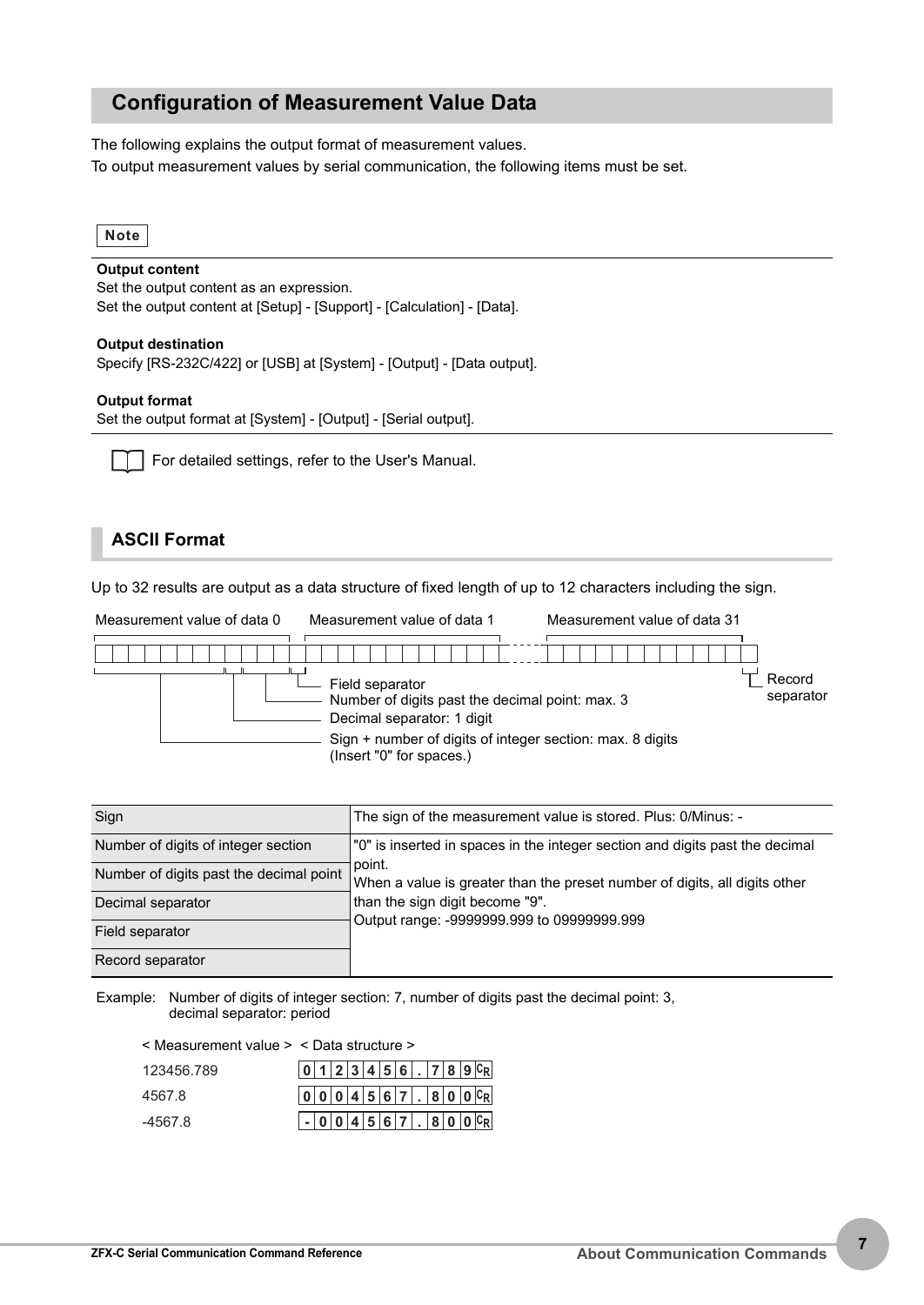### **Binary Format**

The value obtained by multiplying the measurement value by 1000 is output continuously as four bytes per single data item. Minus values are output as 2's complement. Up to 32 results can be output.

The binary format differs from the ASCII format in that data separators, such as field separator or record separator, do not exist.

### Output range: -2147483.648 to 2147483.647



| \$00 \$03 \$E9 \$44 \$FF \$FF \$FC \$18] |  |  |                        |  |
|------------------------------------------|--|--|------------------------|--|
|                                          |  |  |                        |  |
| Data 0: 256324                           |  |  | Data 1: -1000          |  |
| $(256.324 \times 1000)$                  |  |  | $(-1.000 \times 1000)$ |  |

**Note**

• A value obtained by multiplying by 1000 also is output as the judgment result (JG).

OK: 0

NG: -1000 (-1 x 1000)

• When the measurement value is less than -2147483.648, "-2147483.648" is output.

When the measurement value is greater than 2147483.647, "2147483.647" is output.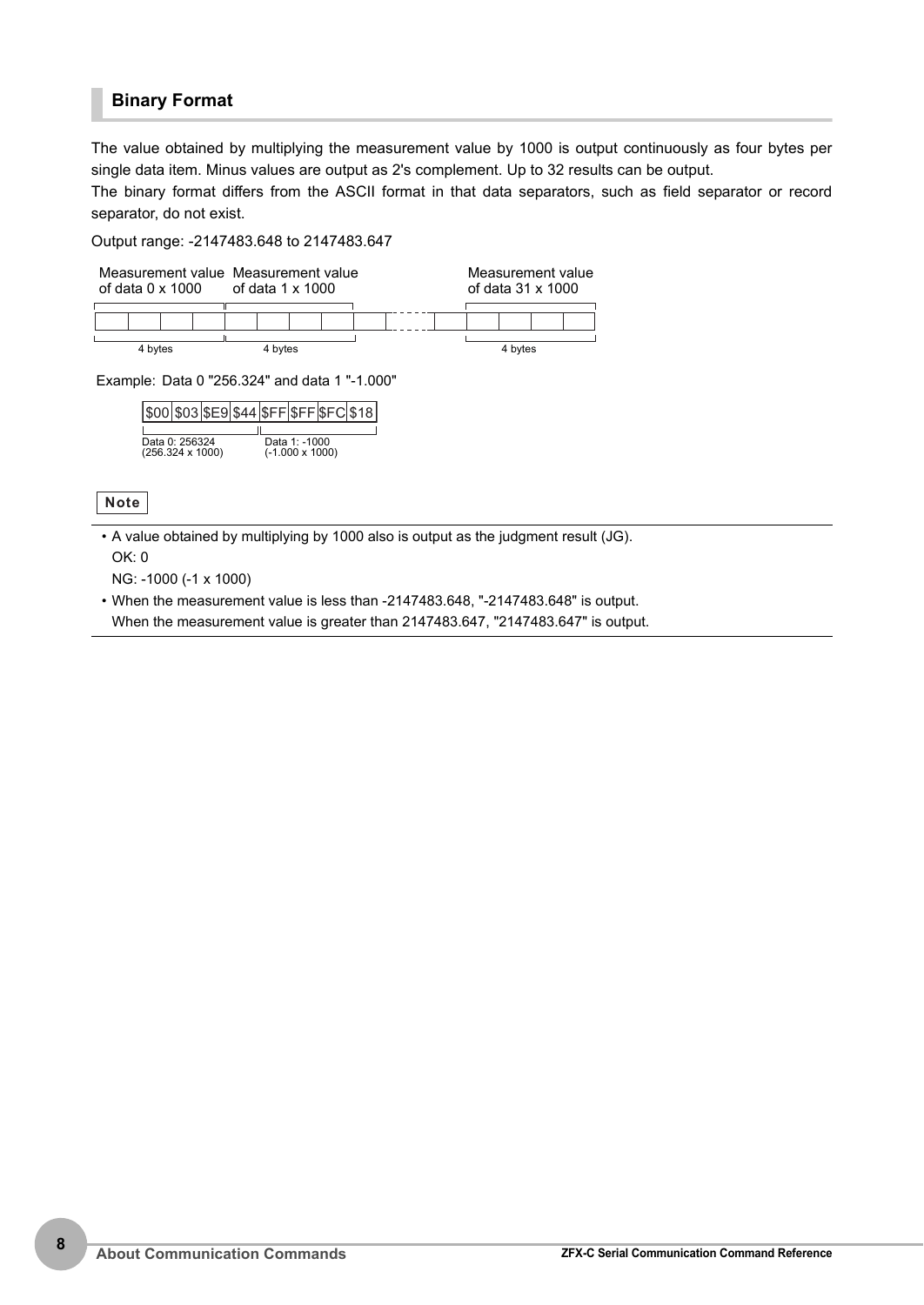# <span id="page-9-0"></span>**Available Commands**

### **Bank Control Commands**

| Command name      | Description                                      | Page |
|-------------------|--------------------------------------------------|------|
| BANK (or BK)      | This command acquires the current bank No.       | p.10 |
|                   | This command switches the bank to be used.       | p.11 |
| BANKGROUP (or BG) | This command acquires the current bank group No. | p.12 |
|                   | This command switches the bank group to be used. | p.12 |

### **Measurement Control/Measurement Value Acquisition Commands**

| Command name     | Description                                                           | Page |
|------------------|-----------------------------------------------------------------------|------|
| MEASDATA (or MD) | This command acquires the measurement result of the measurement item. | p.13 |
| MEASURE (or M)   | This command executes a single measurement.                           | p.14 |
|                  | This command starts continuous measurement.                           | p.14 |
|                  | This command ends continuous measurement.                             | p.14 |

### **Setting Acquisition/Change Commands**

| Command name     | Description                                                                                                | Page |
|------------------|------------------------------------------------------------------------------------------------------------|------|
| DATE (or DT)     | This command acquires the date and time of the calendar timer incorporated<br>p.16<br>into the Controller. |      |
|                  | This command changes the date and time of the calendar timer incorporated<br>into the Controller.          | p.16 |
| MODELSET (or MS) | This command re-registers the model of the specified item. It does not reset<br>filters, etc.              | p.17 |
| PASSWORD (or PW) | This command acquires the currently set password.                                                          | p.17 |
|                  | It sets and changes the password character string.                                                         | p.18 |
| VERGET (or VR)   | This command acquires the version information of the Controller.                                           | p.18 |

### **Backup/Restore Commands**

| Command name           | <b>Description</b>                                                                          | Page |
|------------------------|---------------------------------------------------------------------------------------------|------|
| <b>BGRLOAD</b> (or GL) | This command uploads bank group data to the Controller from an external<br>device.          |      |
|                        | This command uploads bank group data to the Controller from an SD card.                     | p.19 |
| BGRSAVE (or GS)        | p.20<br>This command backs up bank group data to an external device from the<br>Controller. |      |
|                        | This command backs up bank group data to an SD card from the Controller.                    | p.20 |
| <b>BNKLOAD</b> (or BL) | This command uploads bank data to the Controller from an external device.                   | p.21 |
|                        | This command uploads bank data to the Controller from an SD card.                           | p.21 |
| BNKSAVE (or BS)        | p.22<br>This command backs up bank data to an external device from the Controller.          |      |
|                        | This command backs up bank data to an SD card from the Controller.                          | p.22 |
| DATASAVE (or SV)       | This command saves the current settings to the Controller.<br>p.23                          |      |
| SYSLOAD (or SL)        | This command uploads system data to the Controller from an external device.                 |      |
|                        | This command uploads system data to the Controller from an SD card.                         | p.24 |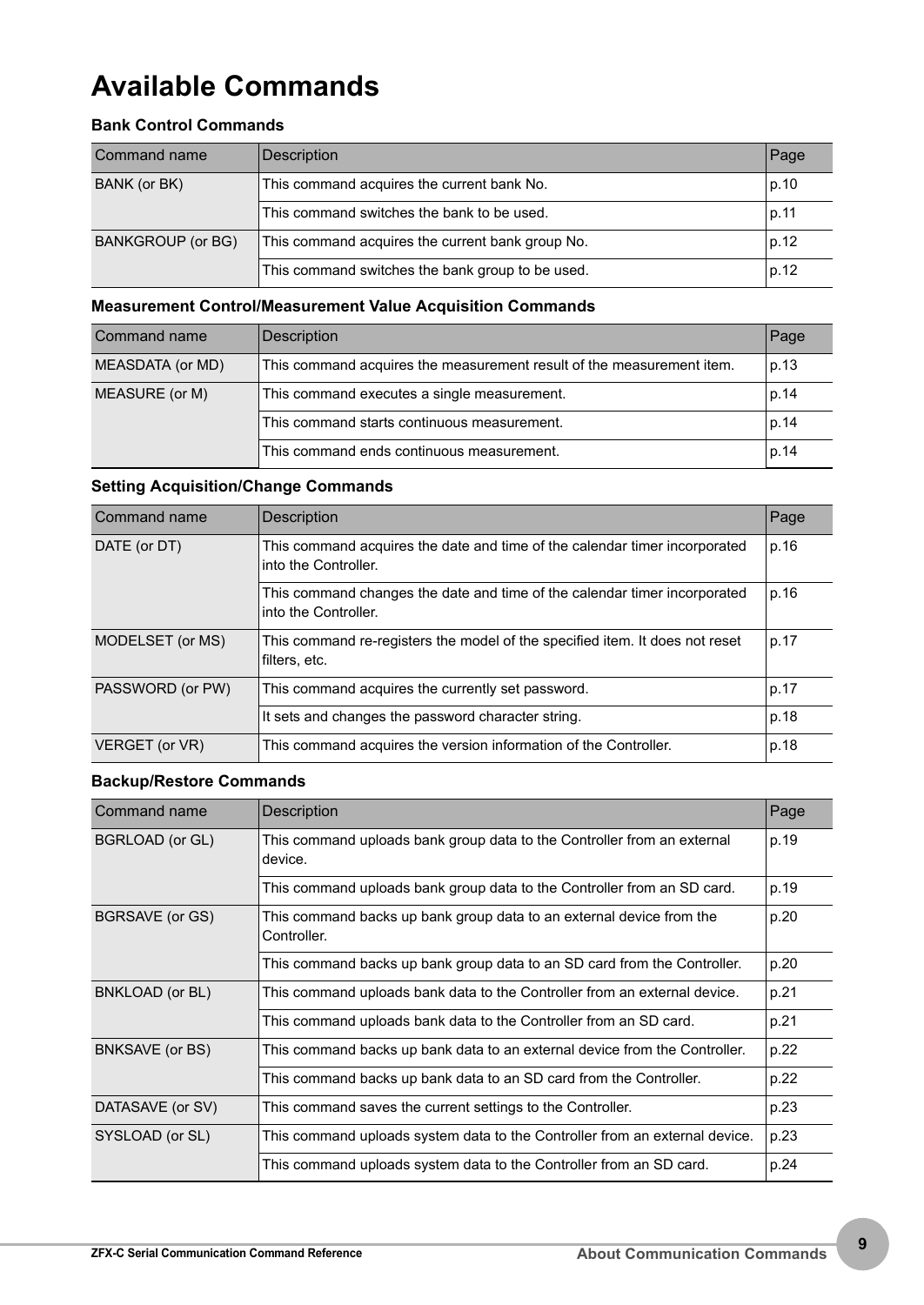| Command name            | <b>Description</b>                                                                   | Page |  |  |
|-------------------------|--------------------------------------------------------------------------------------|------|--|--|
| SYSSAVE (or SS)         | This command backs up system data to an external device from the Controller.<br>p.24 |      |  |  |
|                         | This command backs up system data to an SD card from the Controller.<br>p.25         |      |  |  |
| <b>Utility Commands</b> |                                                                                      |      |  |  |
| Command name            | <b>Description</b>                                                                   | Page |  |  |
| RESET (or RS)           | This command restarts the Controller                                                 | n 25 |  |  |

| RESET (or RS) | This command restarts the Controller.                                                                     | p.25 |
|---------------|-----------------------------------------------------------------------------------------------------------|------|
| <b>EXIT</b>   | This command ends the TELNET connection for Ethernet communications and $ p.25 $<br>disconnects the line. |      |

# <span id="page-10-0"></span>**Bank Control Commands**

### **Acquiring/Switching the Bank No. < BANK command >**

### <span id="page-10-1"></span>**Acquiring a bank No.**

This command acquires the current bank No.

### **< Command format >**

 $\boxed{B|A|N|K|c_R}$  or  $\boxed{B|K|c_R}$ 

### **< Response format >**

When processing ends successfully

 $\Box$   $C_R$  $O$  K  $c_R$ - Bank No. (max. 2 digits)

 $E$  R  $c_R$ When processing fails

### **< Explanation of parameters >**

Bank No. The acquired bank No. is returned. (0 to 31)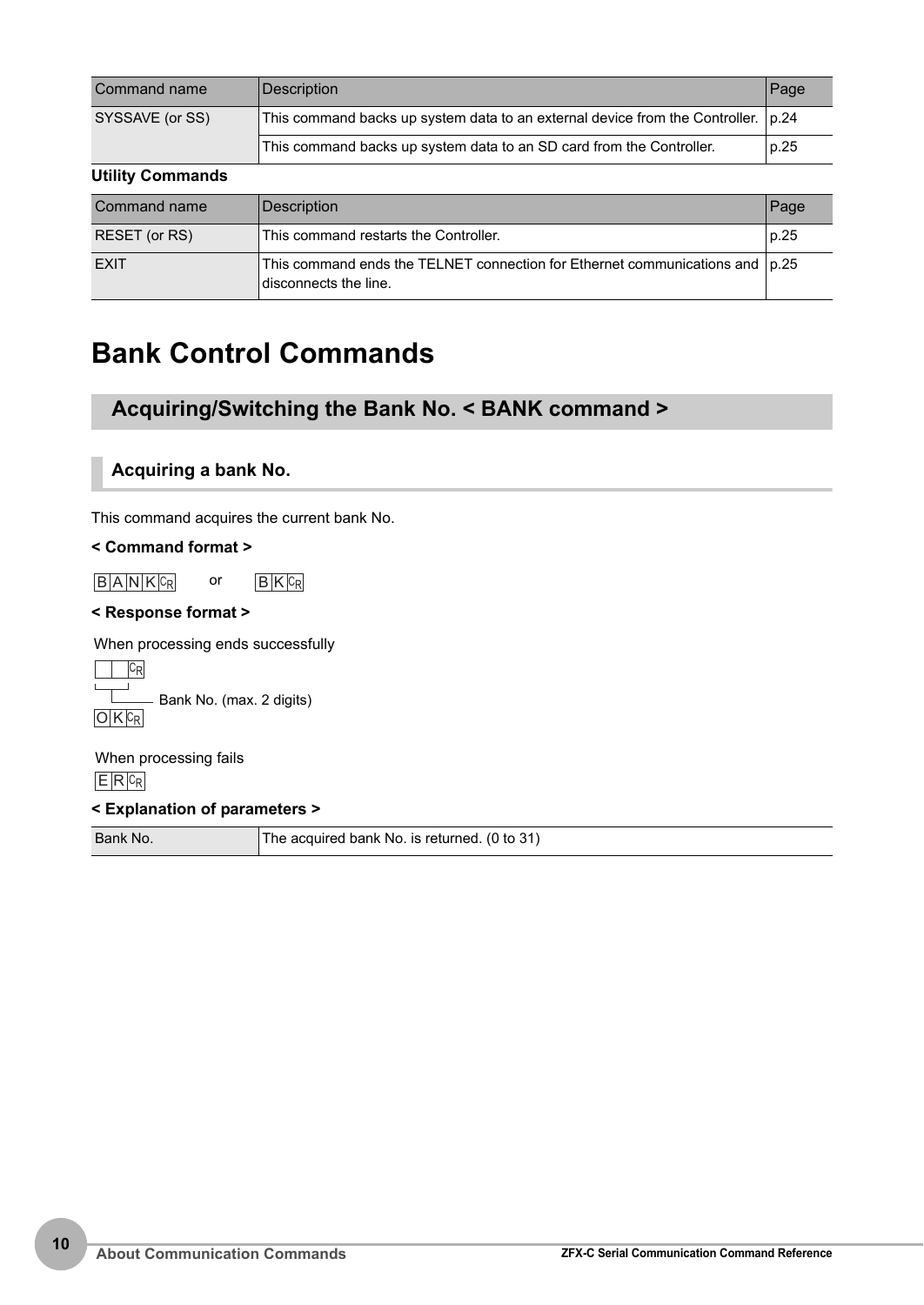### <span id="page-11-0"></span>**Switching to another bank**

This command switches the bank to be used.

### **< Command format >**

| B A N K<br>∪R                       | or<br>Bank No.<br>(max. 2 digits) | $ C_{\mathsf{R}} $<br>в | Bank No.<br>(max. 2 digits) |
|-------------------------------------|-----------------------------------|-------------------------|-----------------------------|
| < Response format >                 |                                   |                         |                             |
| When processing ends successfully   |                                   |                         |                             |
| When processing fails<br>$E[R C_R]$ |                                   |                         |                             |
| < Explanation of parameters >       |                                   |                         |                             |

| Bank No. | Specifies the bank No. after the bank is switched. (0 to 31) |
|----------|--------------------------------------------------------------|
|          |                                                              |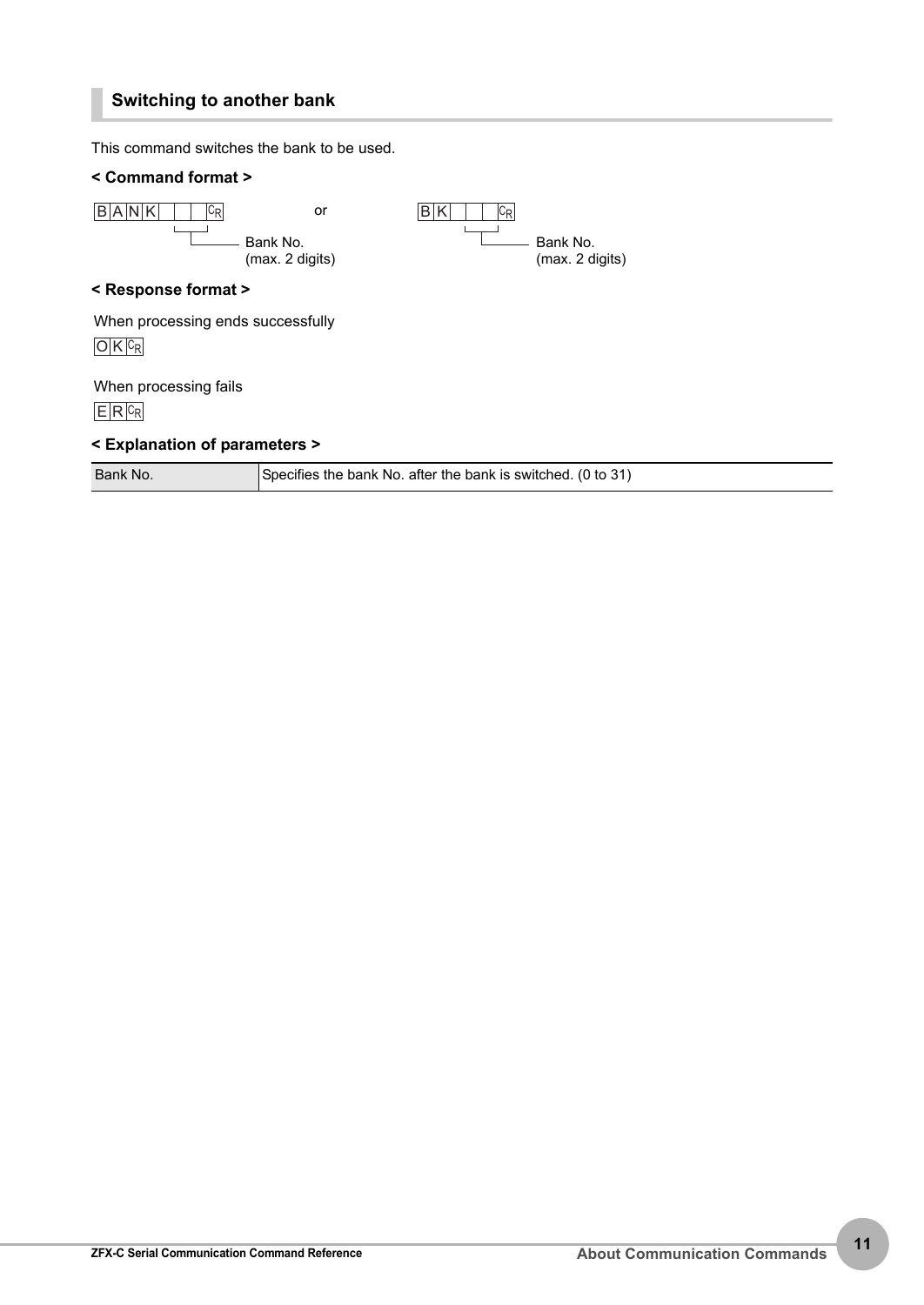### **Acquiring/Switching the Bank Group No. < BANKGROUP command >**

### <span id="page-12-0"></span>**Acquiring a bank group No.**

This command acquires the current bank group No.

### **< Command format >**

B A N K G R O U P CR or B G CR

### **< Response format >**

When processing ends successfully



Bank group No. (max. 2 digits)

When processing fails

 $E$  R  $c_R$ 

### **< Explanation of parameters >**

Bank group No. The acquired bank group No. is returned. (0 to 31)

### <span id="page-12-1"></span>**Switching bank group Nos.**

This command switches the bank group to be used.

### **< Command format >**



 $E$  R  $c_R$ When processing fails

### **< Explanation of parameters >**

Bank group No. Specifies the bank group No. after the bank group is switched. (0 to 31)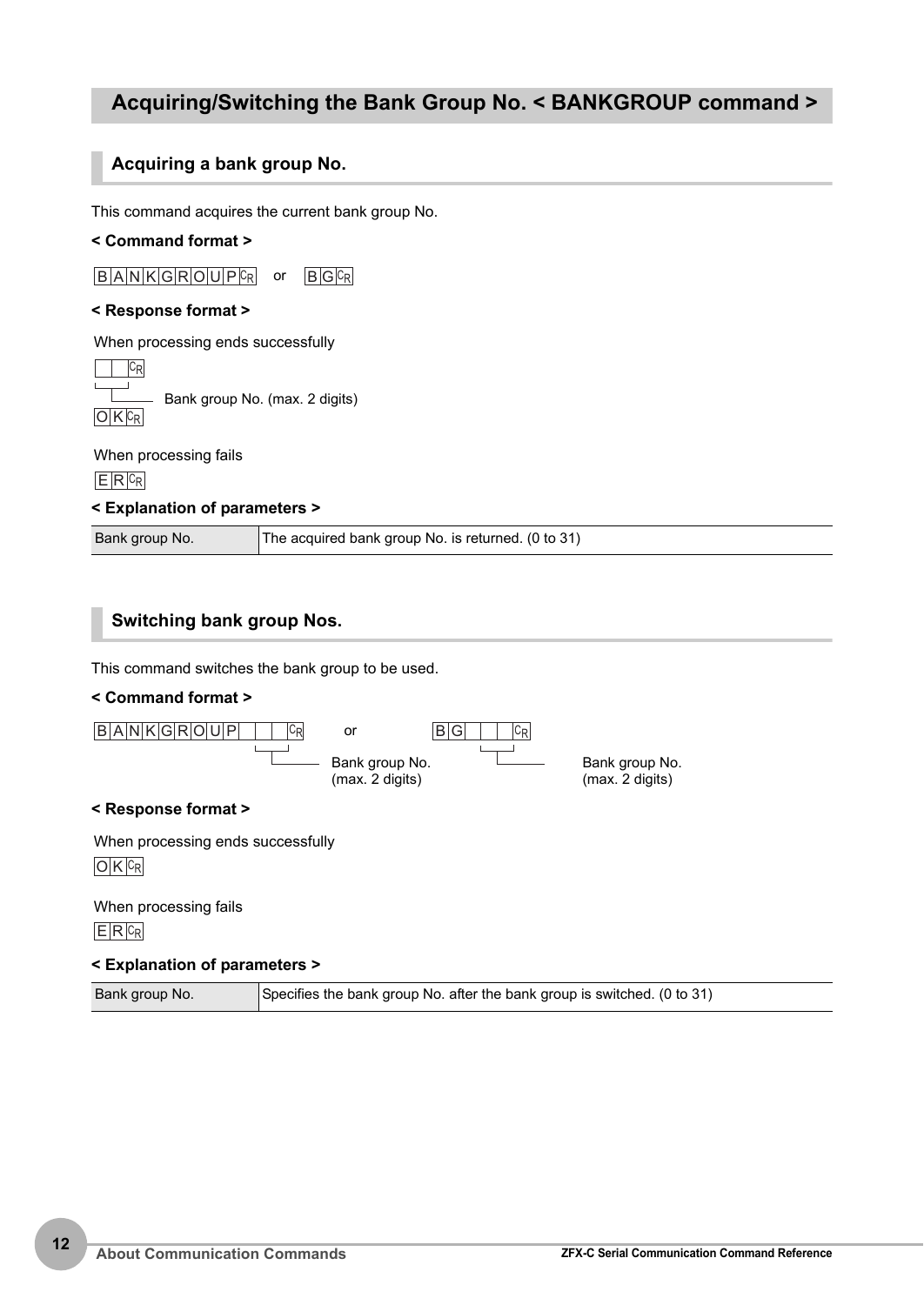# <span id="page-13-0"></span>**Measurement Control/Measurement Value Acquisition Commands**

### <span id="page-13-1"></span>**Acquiring the Measurement Result of the Measurement Item < MEASDATA command >**

This command acquires the measurement result of the measurement item.

### **< Command format >**



When processing ends successfully

C<sub>R</sub>

Measurement value

 $O$  K  $c_R$ 

When processing fails

 $E$  R  $c_R$ 

| Measurement item No. | Specifies the measurement item No. (0 to 31)                                                                                                                                                                                                                                                                                                                                          |
|----------------------|---------------------------------------------------------------------------------------------------------------------------------------------------------------------------------------------------------------------------------------------------------------------------------------------------------------------------------------------------------------------------------------|
| Data No.             | Specifies the data No. (0 to 127)<br>For details, see "Parameter List (p.26)."                                                                                                                                                                                                                                                                                                        |
| Measurement value    | The acquired measurement value is returned in ASCII code.<br>The measurement value is not dependent on the format (ASCII/binary) specified in the<br>output conditions.<br>· Minus sign: -, plus sign: none<br>• The size of the integer section is variable.<br>• The decimal point is indicated by a period ".".<br>• The maximum number of digits past the decimal point is three. |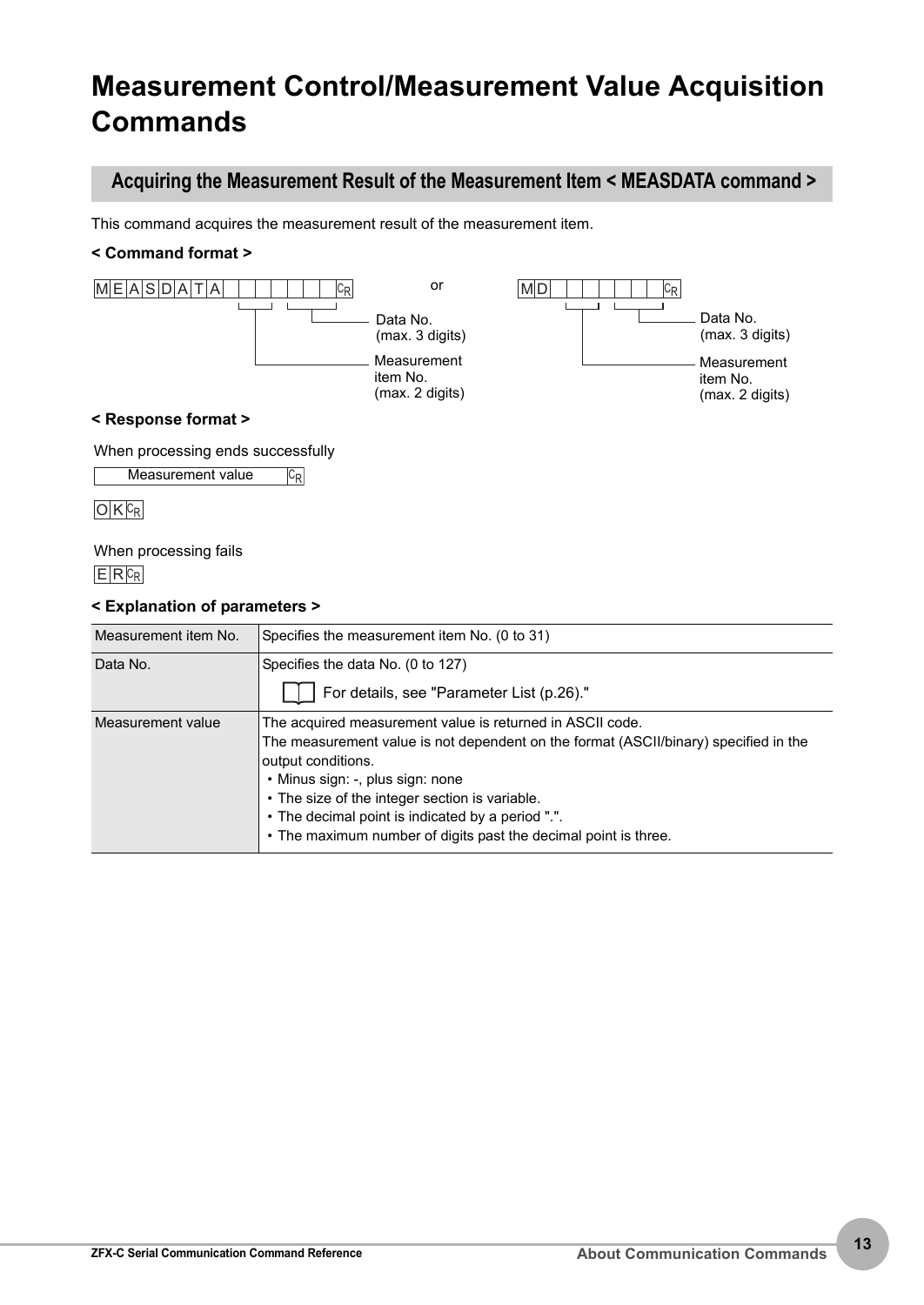### <span id="page-14-0"></span>**Executing Measurement < MEASURE command >**

### **Executing a Single Measurement**

This command executes a single measurement.

### **< Command format >**

 $M E |A| S |U| R |E| c_R$  or  $M |c_R|$ 

### **< Response format >**

When processing ends successfully

 $|C_R|$ Measurement value

 $O$  K  $c_R$ 

 $E$  R  $c_R$ When processing fails

### **< Explanation of parameters >**

| Measurement value | The acquired measurement value is returned. The measurement value is output in the<br>format (ASCII/binary) specified in the output conditions. |  |  |
|-------------------|-------------------------------------------------------------------------------------------------------------------------------------------------|--|--|
|                   | Configuration of Measurement Value Data p.7                                                                                                     |  |  |

**Important**

Measurement values are output only when an expression is set at [Setup] - [Support] - [Calculation] - [Data], and [RS-232C/422] or [USB] is specified at [System] - [Output] - [Data output].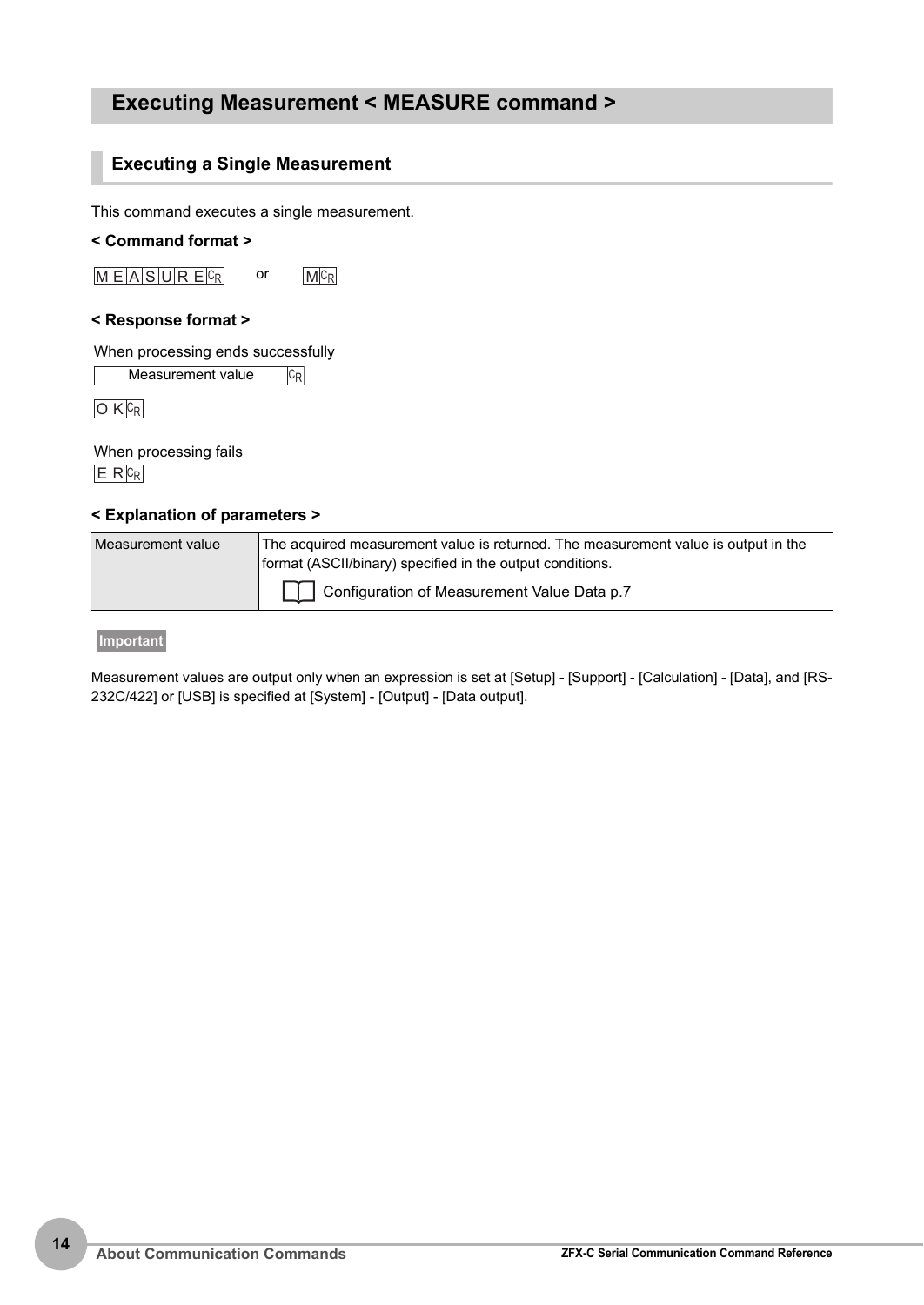### **Starting Continuous Measurement**

### **< Command format >**

 $M E A S U R E$  /  $C c_R$  or  $M$  /  $C c_R$ 

### **< Response format >**

When processing ends successfully

 $|C_R|$ Measurement value  $\sqrt{|C_{R}|}$  (for number of continuous measurements)

 $O$   $K$   $c_R$ 

 $E$  R  $c_R$ When processing fails

### **Ending Continuous Measurement**

### **< Command format >**

 $M \times |A| S |U |R |E$  /  $E$  or  $M$  /  $E$   $c$ <sub>R</sub>

### **< Response format >**

 $O$  K  $c_R$ When processing ends successfully

 $E$  R $c_R$ When processing fails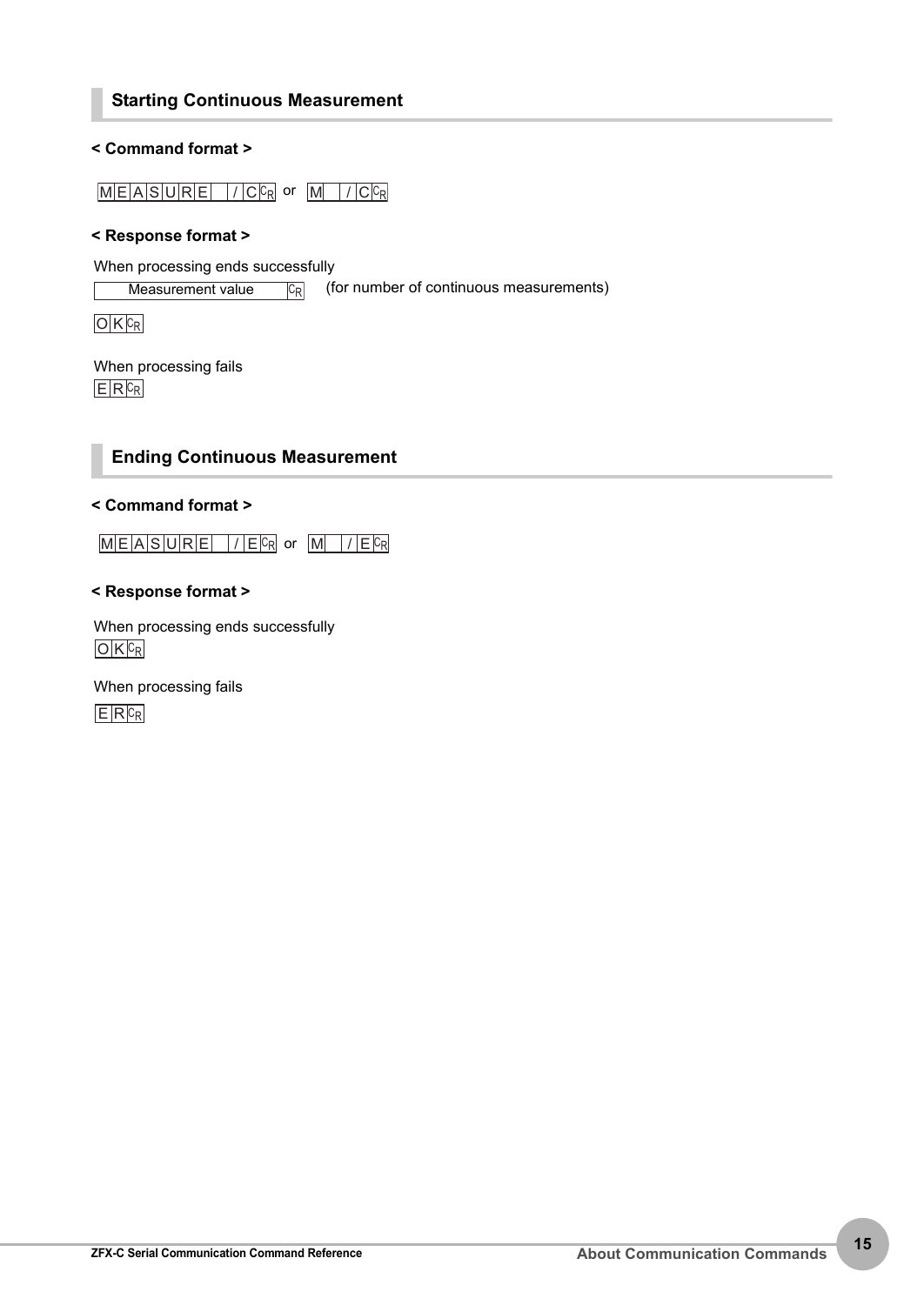# <span id="page-16-0"></span>**Setting Acquisition/Change Commands**

### **Acquiring/Changing the Date Setting < DATE command >**

### <span id="page-16-1"></span>**Acquiring the date setting**

This command acquires the date and time of the calendar timer incorporated into the Controller.

### **< Command format >**

 $D | A | T | E | C_R$  or  $D | T | C_R$ 

### **< Response format >**

When processing ends successfully



 $O$   $K$   $c_R$ 

Year/hour/day/hour/minute/second

When processing fails

 $E$  R  $c_R$ 

### **< Explanation of parameters >**

| Year/hour/day/hour/ | The acquired date and time are returned as numerical values of two digits each. |
|---------------------|---------------------------------------------------------------------------------|
| minute/second       | Example: 060301120020 $\rightarrow$ 12:00:20 on March 1st, 2006.                |

### <span id="page-16-2"></span>**Changing the Date Setting**

This command changes the date and time of the calendar timer incorporated into the Controller.

### **< Command format >**



### **< Response format >**

When processing ends successfully

 $O$  K  $c_R$ 

When processing fails

 $E$  R  $c_R$ 

| Year/hour/day/hour/ | Specifies the date and time.                                    |
|---------------------|-----------------------------------------------------------------|
| minute/second       | Example: 060301120020 $\rightarrow$ 12:00:20 on March 1st, 2006 |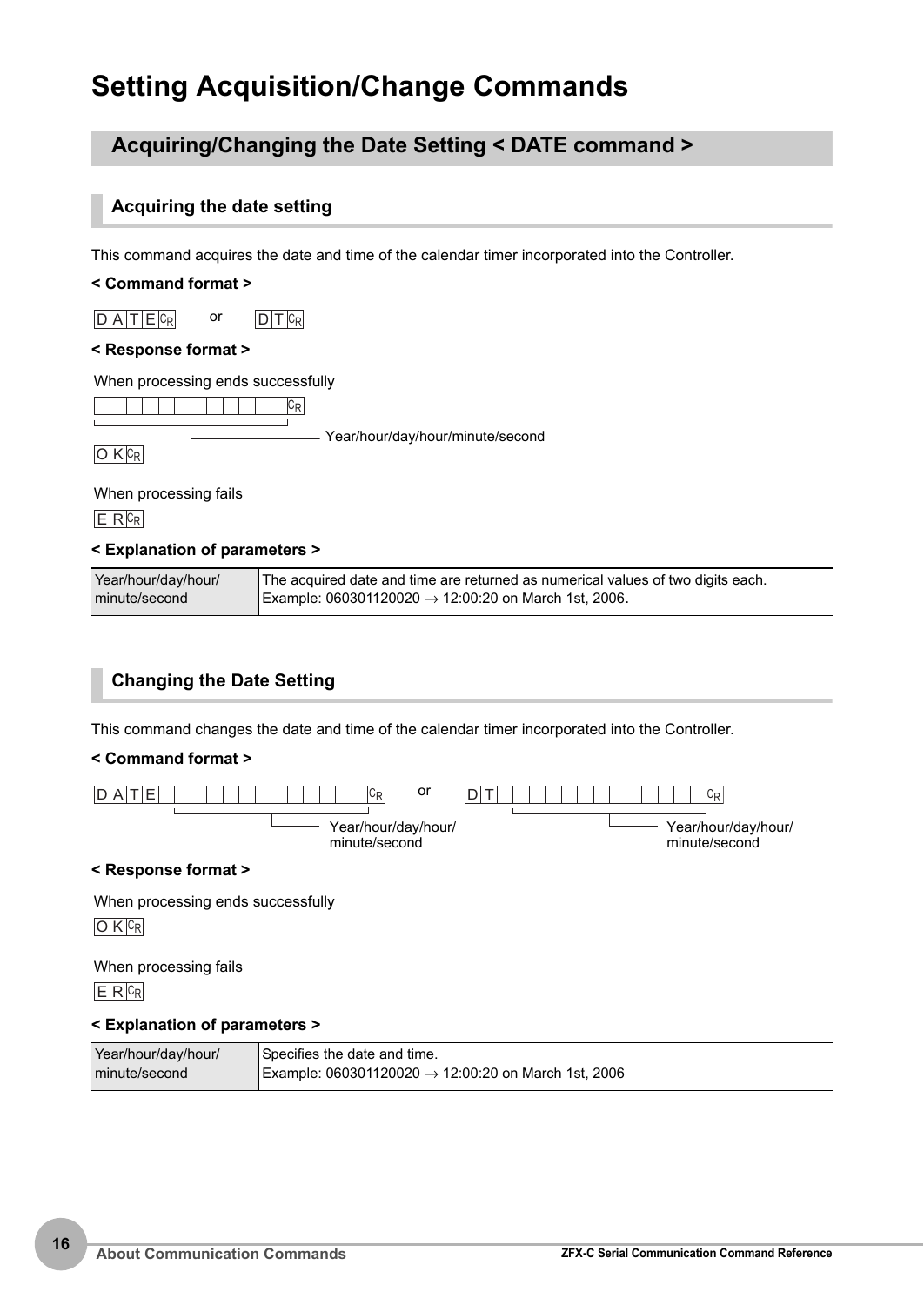### <span id="page-17-0"></span>**Re-registering the Model of the Specified Item < MODELSET command >**

This command re-registers the model of the specified item. It does not reset filters, etc.

### **< Command format >**

| MODELISET                          | or<br>IСR<br>Measurement item<br>No. (max. 2 digits) | $ C_{\mathsf{R}} $<br>IM S | Measurement item<br>No. (max. 2 digits) |
|------------------------------------|------------------------------------------------------|----------------------------|-----------------------------------------|
| < Response format >                |                                                      |                            |                                         |
| When processing ends successfully  |                                                      |                            |                                         |
| When processing fails<br>$E R C_R$ |                                                      |                            |                                         |
| < Explanation of parameters >      |                                                      |                            |                                         |
| Measurement item No.               | Specifies the measurement item No. (0 to 31)         |                            |                                         |

# **Acquiring/Changing Passwords < PASSWORD command >**

### **Acquiring the password**

This command acquires the currently set password.

### **< Command format >**

 $P |A| S |S| W |O |R |D |C_R$  or  $P |W|C_R$ 

### **< Response format >**

When processing ends successfully

 $\overline{\phantom{a}}$  $\overline{\phantom{a}}$  $\overline{\phantom{a}}$  $\overline{\phantom{a}}$  $\overline{\phantom{a}}$  $\overline{\phantom{a}}$ 

 $O$  K  $c_R$ Password

 $E$  R $c_R$ When processing fails

### **< Explanation of parameters >**

Password **A** password of any eight alphanumeric characters is returned.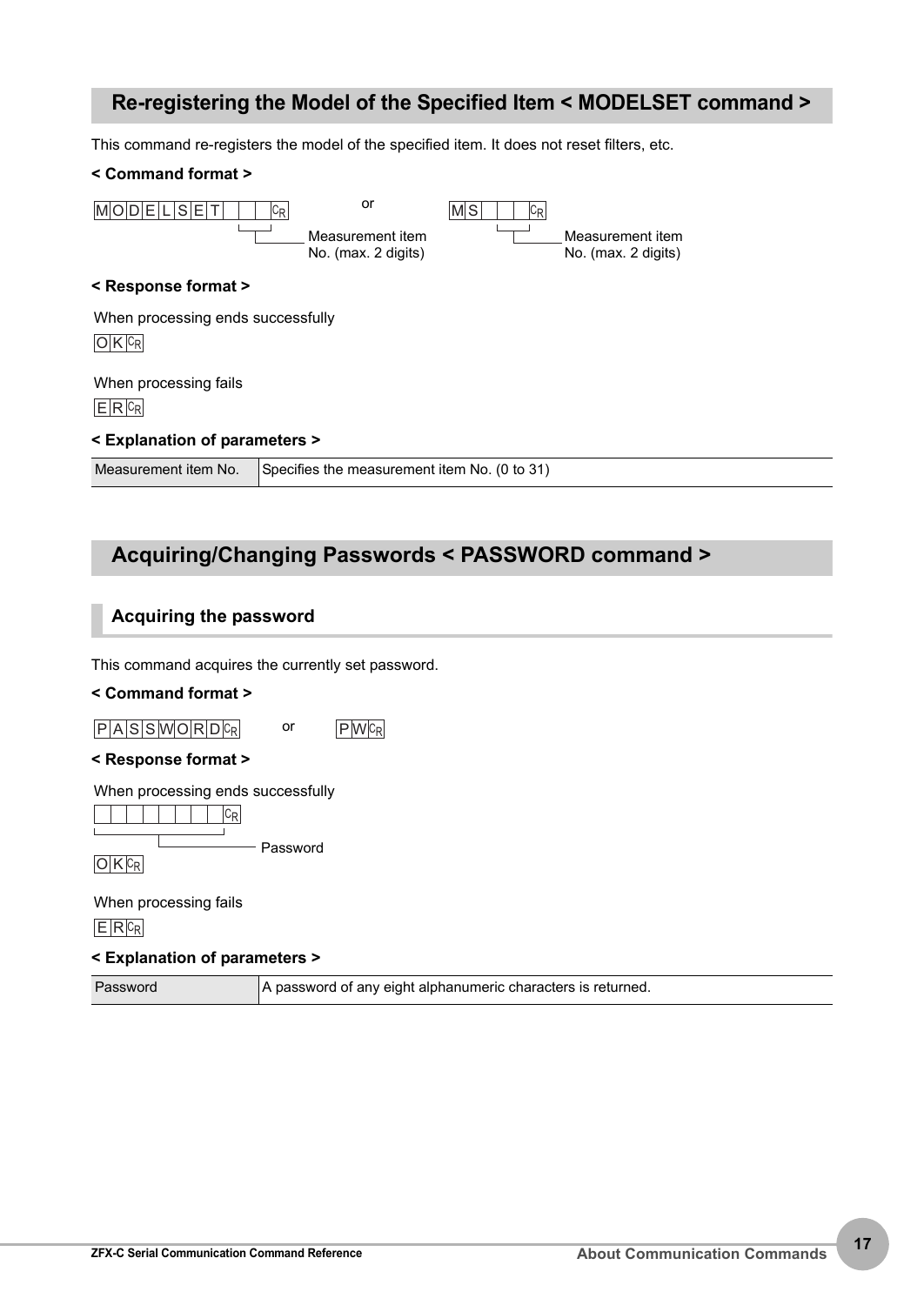### **Setting/Changing the password**

This command sets and changes the password character string. **< Command format > < Response format > < Explanation of parameters >** P A S S W ORD CR P W CR Password or Password  $O$  K  $c_R$  $E$  R  $c_R$ When processing ends successfully When processing fails

Password Specifies a password of any eight alphanumeric characters.

### <span id="page-18-0"></span>**Acquiring the Version No. < VERGET command >**

This command acquires the version information of the Controller.

### **< Command format >**

 $VERGETER$  or  $VRRc_R$ 

### **< Response format >**

When processing ends successfully

 $Z$ FX -  $\Box$  Verx  $\Box$ Version No. Model information

 $O$  K  $c_R$ 

 $E$  R  $c_R$ When processing fails

| Model information | The model No. of the Controller is returned.              |
|-------------------|-----------------------------------------------------------|
| Version No.       | The version No. of the Controller's firmware is returned. |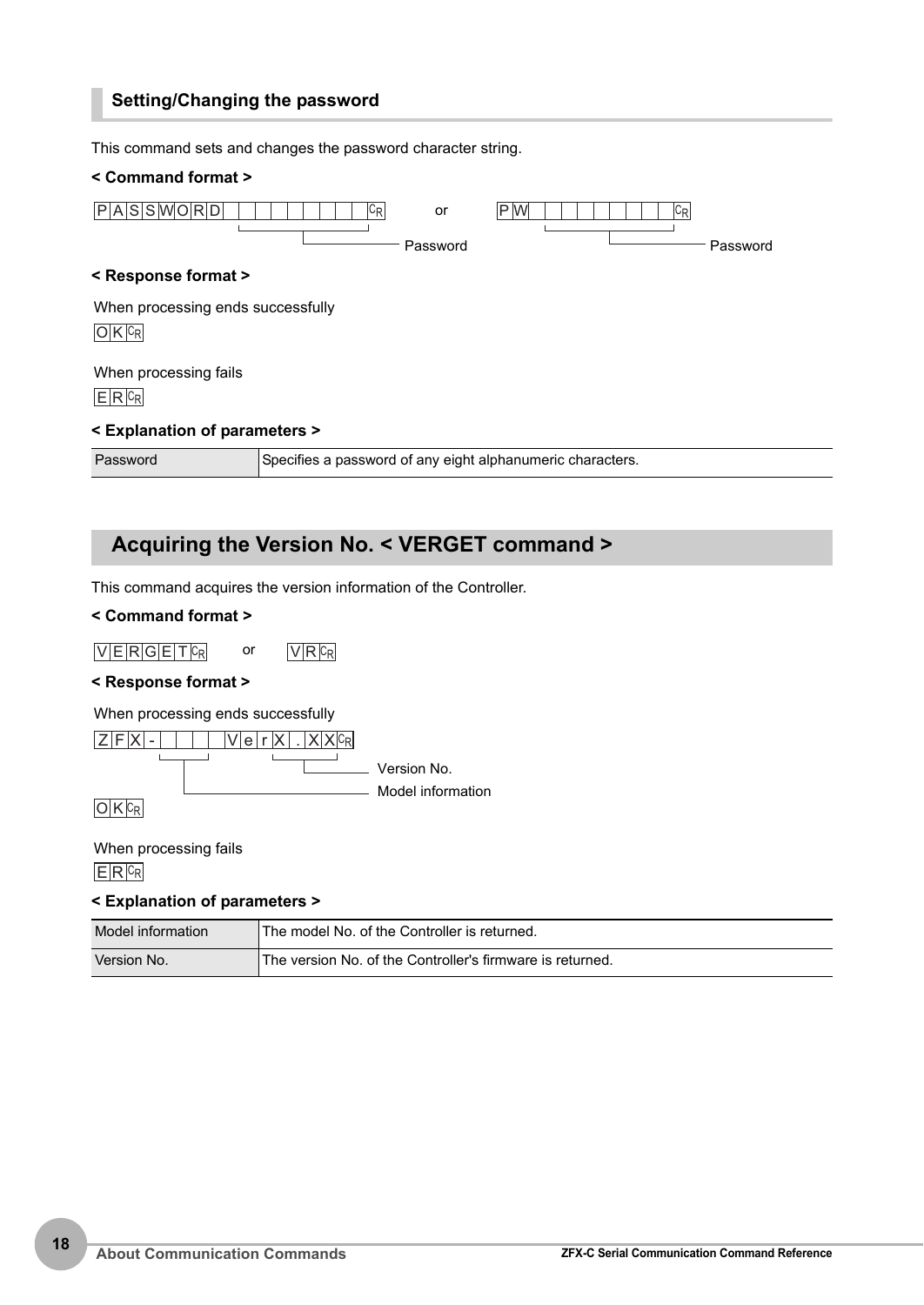# <span id="page-19-0"></span>**Backup/Restore Commands**

### **Uploading Bank Group Data < BGRLOAD command >**

### <span id="page-19-1"></span>**Uploading bank group data to the Controller from an external device**

This command uploads the bank group data to the Controller by XMODEM protocol. The bank group data is loaded to the specified bank group No. This command is not available in Ethernet communications.

### **< Command format >**



### **< File transfer >**

The bank group data is transferred by XMODEM (-CRC or SUM) after READY is received. XMODEM (-1K) is not supported.

### **< Response format >**

### $R E |A| D |Y| C_R$

When processing ends successfully

 $O$  K  $C_R$ 

When processing fails

 $E$  R  $c_R$ 

### **< Explanation of parameters >**

| Bank group No. | Specifies the bank group No. to upload. (0 to 31) |
|----------------|---------------------------------------------------|
|----------------|---------------------------------------------------|

### <span id="page-19-2"></span>**Uploading bank group data to the Controller from an SD card**

This command uploads bank group data to the Controller from an SD card.

### **< Command format >**



| Bank group No. | Specifies the bank group No. to upload. (0 to 31)                                             |
|----------------|-----------------------------------------------------------------------------------------------|
| File name      | Specifies the file name within eight alphanumeric characters. (An extension is not required.) |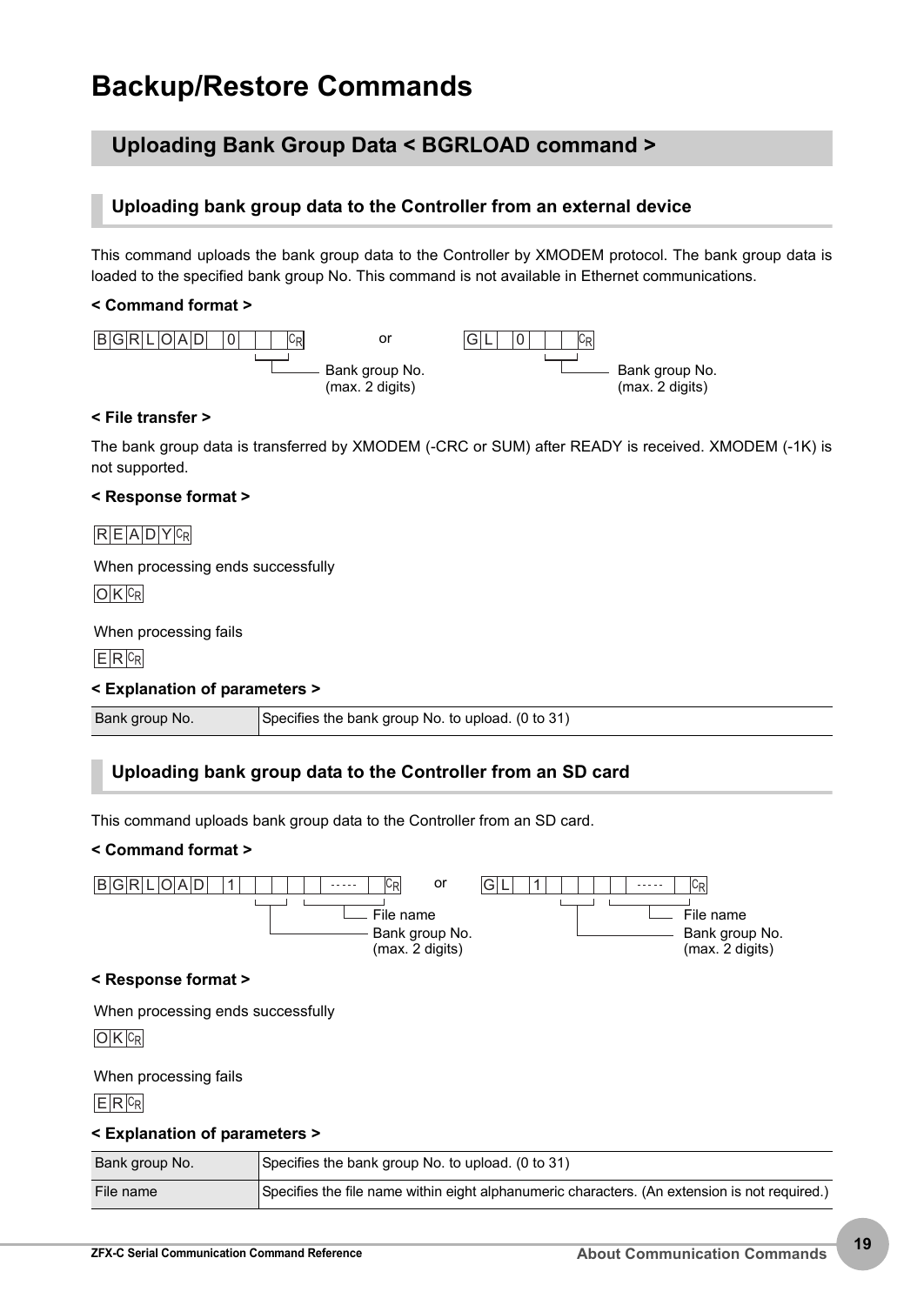### **Backing up Bank Group Data < BGRSAVE command >**

### <span id="page-20-0"></span>**Backing up bank group data to an external device from the Controller**

This command backs up the bank group data from the Controller by XMODEM protocol.

This command is not available in Ethernet communications.

### **< Command format >**



### **< File transfer >**

The bank group data is transferred by XMODEM (-CRC or SUM) after READY is received. XMODEM (-1K) is not supported.

### **< Response format >**

 $R E A D Y C_R$ 

When processing ends successfully

 $O$  K  $c_R$ 

### When processing fails

 $E$  R  $c_R$ 

### **< Explanation of parameters >**

| Bank group No. | Specifies the bank group No. to back up. (0 to 31) |
|----------------|----------------------------------------------------|
|                |                                                    |

### <span id="page-20-1"></span>**Backing up bank group data to an SD from the Controller**

This command backs up bank group data to an SD card from the Controller.

### **< Command format >**



### **< Response format >**

When processing ends successfully

 $O$  K  $c_R$ 

### When processing fails

 $E$  R  $c_R$ 

| Bank group No. | Specifies the bank group No. to back up. (0 to 31)                                                      |
|----------------|---------------------------------------------------------------------------------------------------------|
| File name      | The file can be given any name within eight alphanumeric characters. (An extension is not<br>required.) |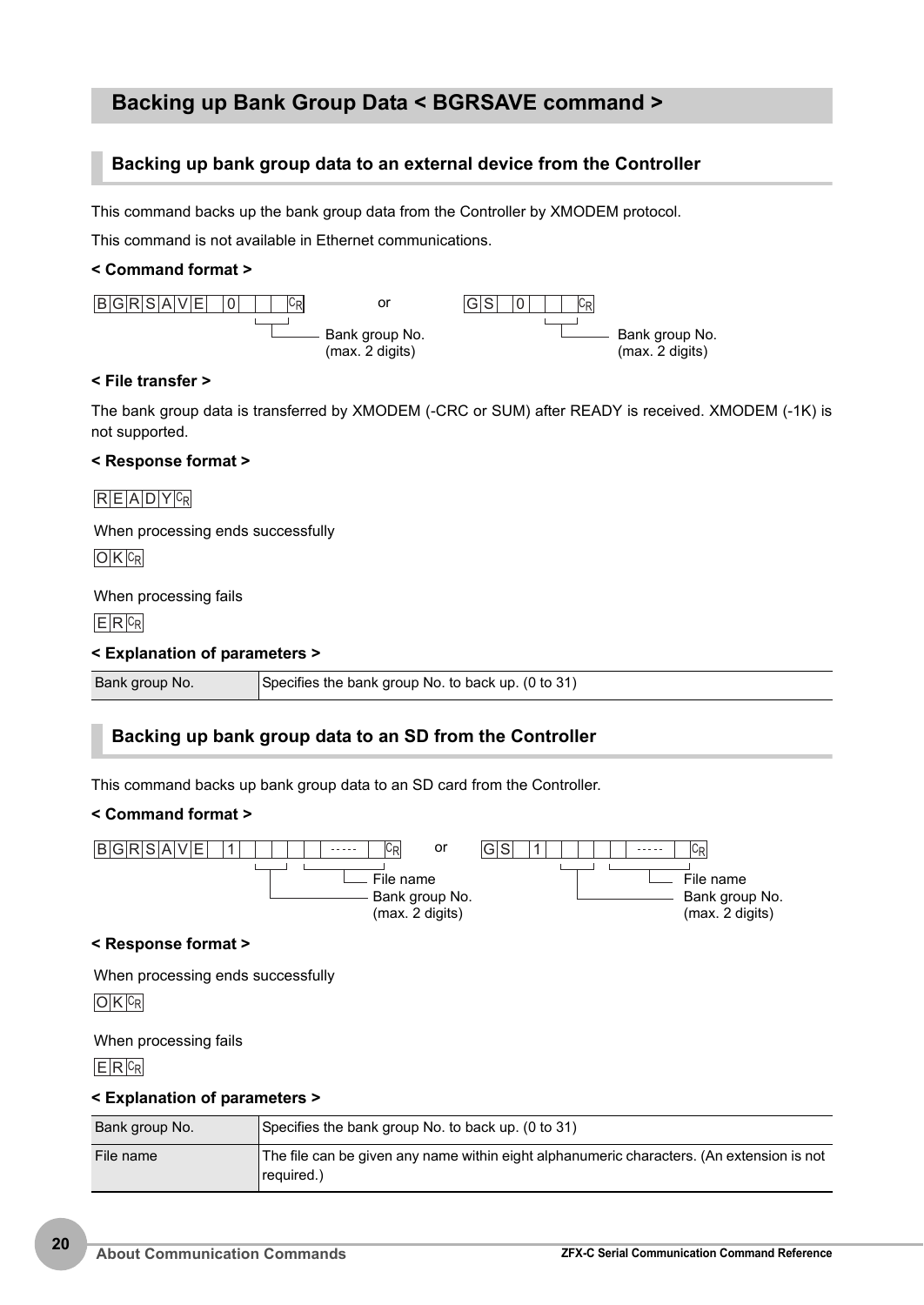### **Uploading Bank Data < BNKLOAD command >**

### <span id="page-21-0"></span>**Uploading bank data to the Controller from an external device**

This command uploads the bank data to the Controller by XMODEM protocol.

This command is not available in Ethernet communications.

### **< Command format >**



### **< File transfer >**

The bank data is transferred by XMODEM (-CRC or SUM) after READY is received. XMODEM (-1K) is not supported.

### **< Response format >**

### $R E A D Y C_R$

When processing ends successfully

 $O$  K  $c_R$ 

### When processing fails

 $E$  R  $c_R$ 

### **< Explanation of parameters >**

| Bank No. | Specifies the bank No. to upload. (0 to 31) |
|----------|---------------------------------------------|

### <span id="page-21-1"></span>**Uploading bank data to the Controller from an SD card**

This command uploads bank data to the Controller from an SD card.

### **< Command format >**



When processing ends successfully

 $O$  K  $c_R$ 

### When processing fails

 $E$  R  $c_R$ 

| Bank No.  | Specifies the bank No. to upload. (0 to 31)                                                      |
|-----------|--------------------------------------------------------------------------------------------------|
| File name | Specifies the file name within eight alphanumeric characters. (An extension is not<br>required.) |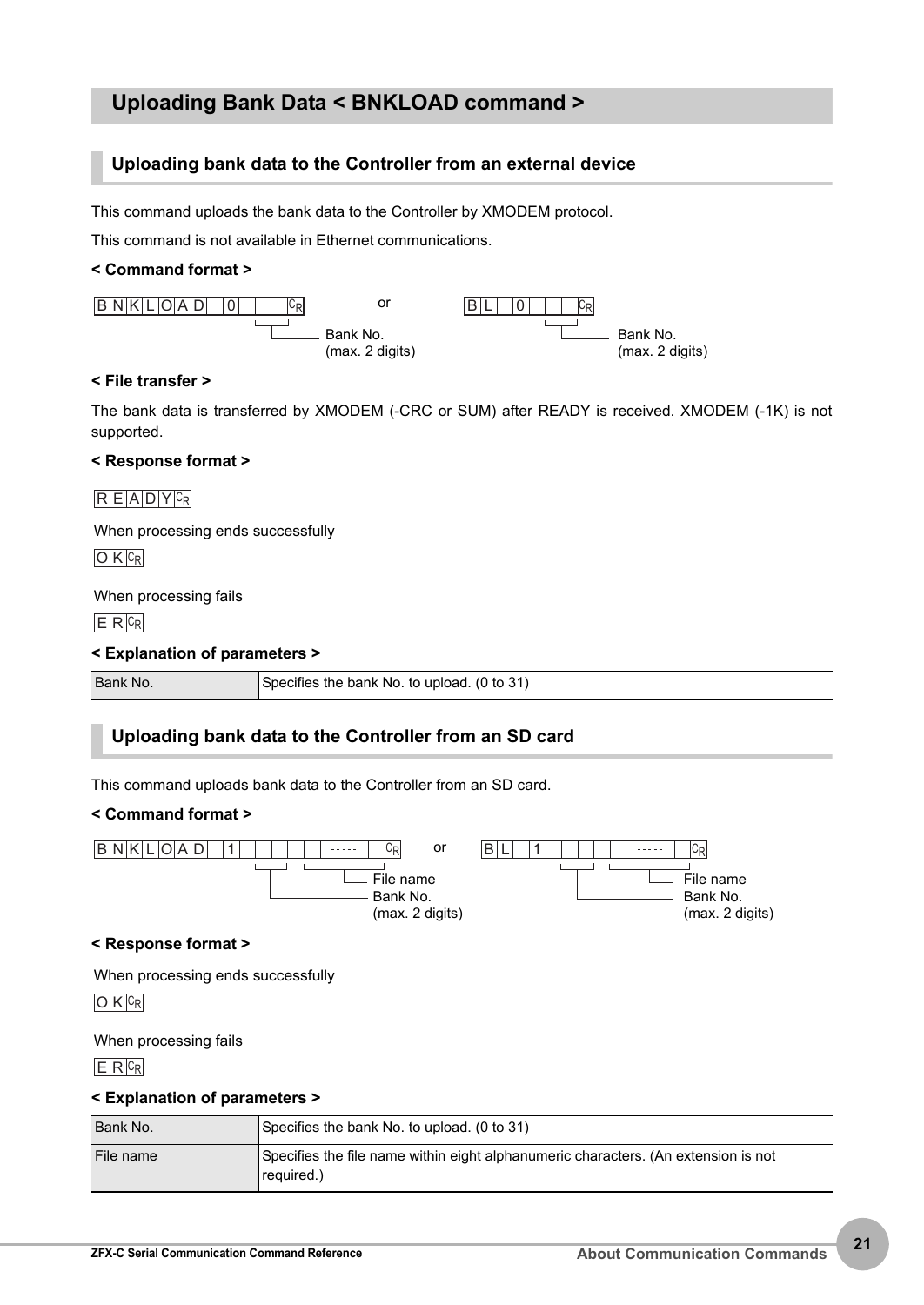### **Backing up Bank Data < BNKSAVE command >**

### <span id="page-22-0"></span>**Backing up bank data to an external device from the Controller**

This command backs up the bank data from the Controller by XMODEM protocol.

This command is not available in Ethernet communications.

### **< Command format >**



### **< File transfer >**

The bank data is transferred by XMODEM (-CRC or SUM) after READY is received. XMODEM (-1K) is not supported.

### **< Response format >**

### $R E A D Y C_R$

When processing ends successfully

 $O$  K  $c_R$ 

### When processing fails

 $E$  R  $c_R$ 

### **< Explanation of parameters >**

| Bank No. | Specifies the bank No. to back up. (0 to 31) |
|----------|----------------------------------------------|

### <span id="page-22-1"></span>**Backing up bank data to an SD card from the Controller**

This command backs up bank data to an SD card from the Controller.

### **< Command format >**



When processing ends successfully

 $O$  K  $c_R$ 

### When processing fails

 $E$  R  $c_R$ 

| Bank No.  | Specifies the bank No. to back up. (0 to 31)                                                            |
|-----------|---------------------------------------------------------------------------------------------------------|
| File name | The file can be given any name within eight alphanumeric characters. (An extension is not<br>required.) |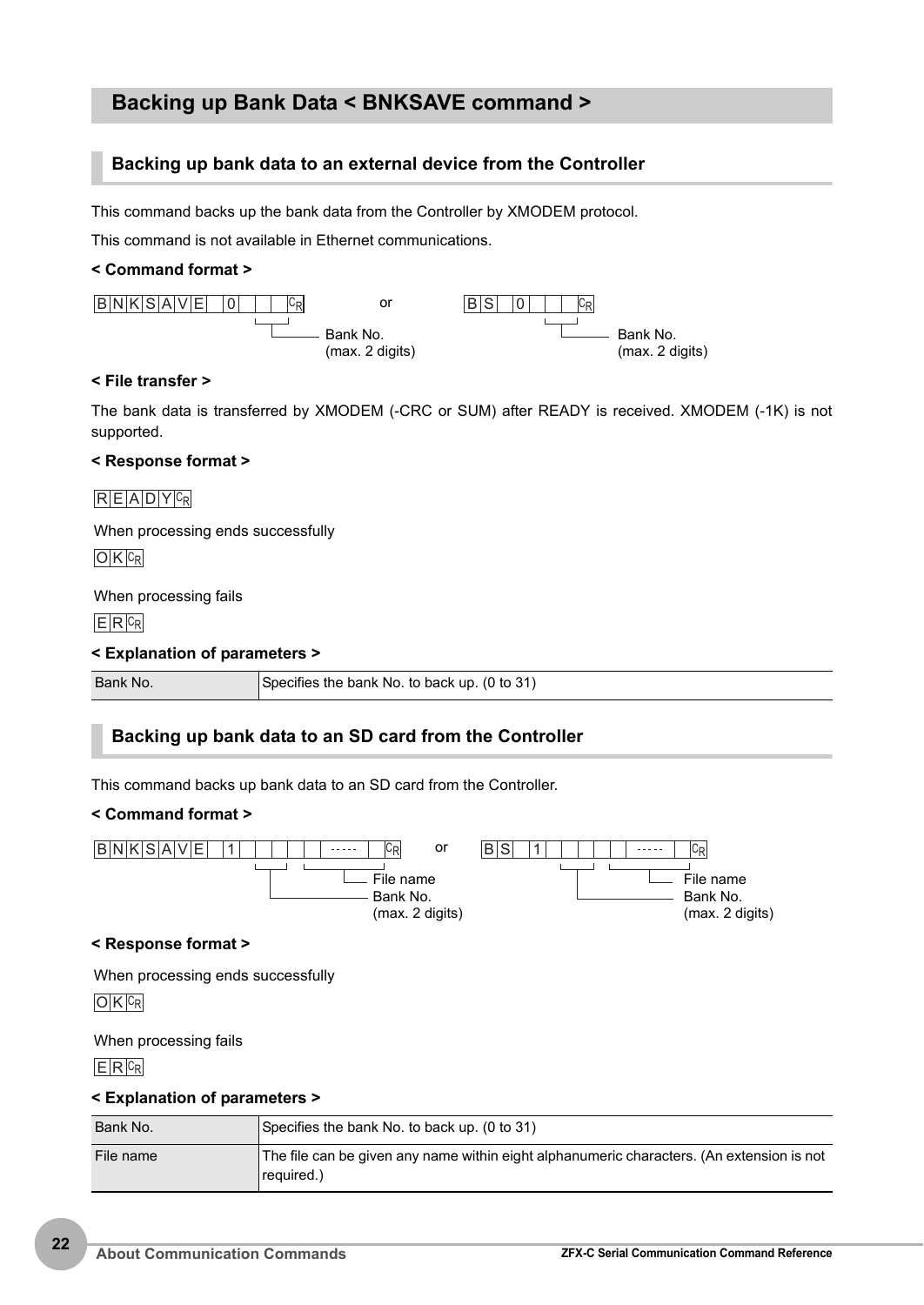### <span id="page-23-0"></span>**Saving the Current Settings to the Controller < DATASAVE command >**

This command saves the current settings to the Controller. No parameters are provided for this command.

### **< Command format >**

 $D |A| T |A| S |A| V |E| c_R$  or  $S |V| c_R$ 

### **< Response format >**

 $O$  K  $c_R$ When processing ends successfully

 $E$  R  $c_R$ When processing fails

### **Uploading System Data < SYSLOAD command >**

### <span id="page-23-1"></span>**Uploading system data to the Controller from an external device**

This command uploads the system data to the Controller by XMODEM protocol. No parameters are provided for this command. This command is not available in Ethernet communications.

### **< Command format >**

### $S[Y|S|L|O|A|D|]O|C_R$  or  $S|L|O|C_R$

### **< File transfer >**

The system data is transferred by XMODEM (-CRC or SUM) after READY is received. XMODEM (-1K) is not supported.

### **< Response format >**

 $R E |A| D |Y| C_R$ 

 $O$  K  $c_R$ When processing ends successfully

 $E$  R  $c_R$ When processing fails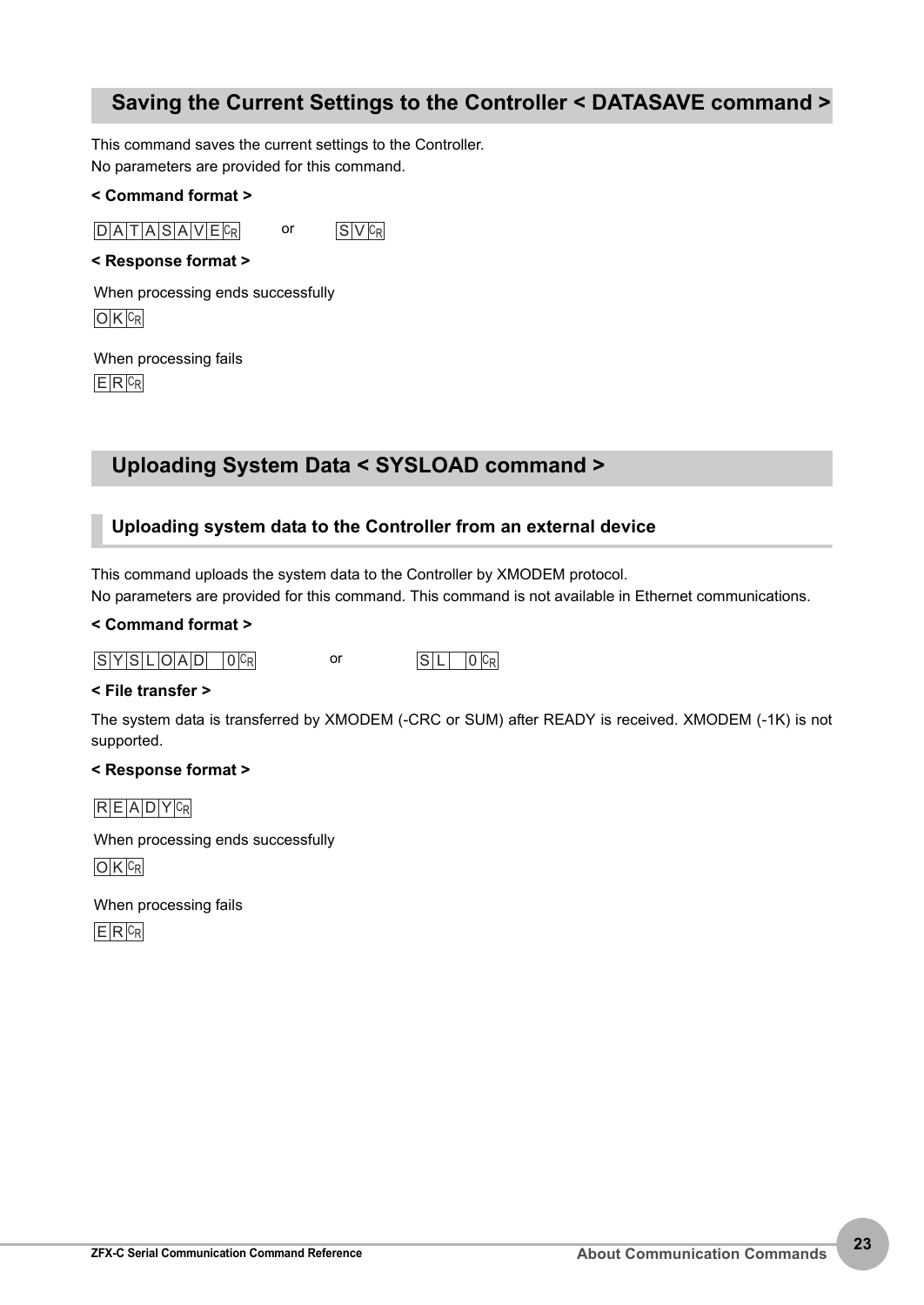### <span id="page-24-0"></span>**Uploading system data to the Controller from an SD card**

This command uploads system data to the Controller from an SD card. **< Command format > < Response format > < Explanation of parameters >**  $S[Y|S|L|O|A|D| |1| | \cdots |C_R$  or  $S|L| |1|$ File name or File name  $O$  K  $c_R$  $E$  R  $c_R$ When processing ends successfully When processing fails

| File name | Specifies the file name within eight alphanumeric characters. (An extension is not |
|-----------|------------------------------------------------------------------------------------|
|           | required.)                                                                         |

### **Backing up System Data < SYSSAVE command >**

### <span id="page-24-1"></span>**Backing up system data to an external device from the Controller**

This command backs up the system data from the Controller by XMODEM protocol. No parameters are provided for this command. This command is not available in Ethernet communications.

### **< Command format >**

 $S|Y|S|S|A|V|E|O|C_R$  or  $S|S|O|C_R$ 

### **< File transfer >**

The system data is transferred by XMODEM (-CRC or SUM) after READY is received. XMODEM (-1K) is not supported.

### **< Response format >**

### $R E |A| D |Y| C_R$

When processing ends successfully

 $O$  K  $c_R$ 

When processing fails

 $E$  R  $c_R$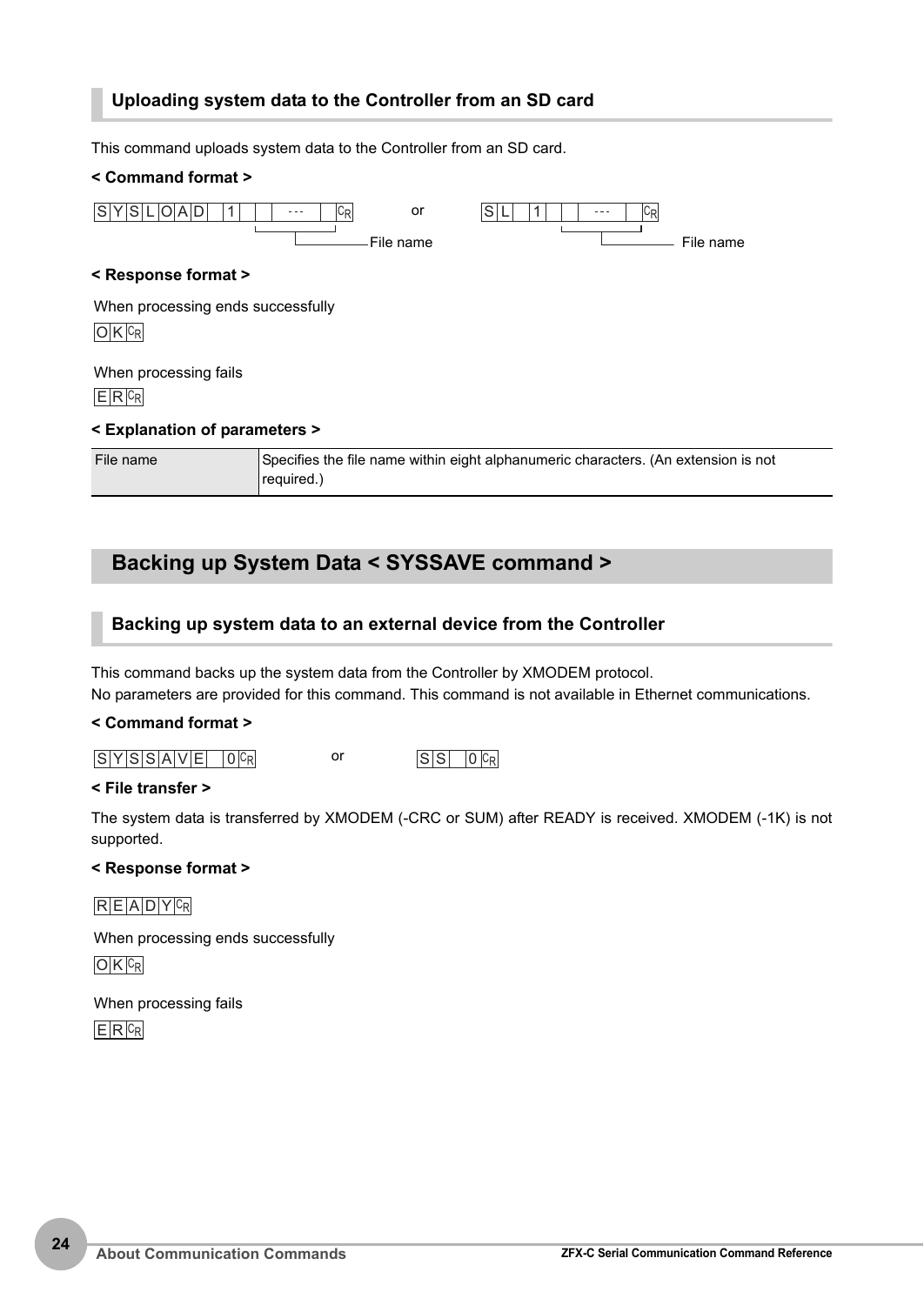### <span id="page-25-1"></span>**Backing up system data to an SD card from the Controller**

This command backs up system data to an SD card from the Controller.

| < Command format >                              |                                                                                           |  |           |         |           |
|-------------------------------------------------|-------------------------------------------------------------------------------------------|--|-----------|---------|-----------|
| ' S S A <br><b>VE</b><br>SI<br>1                | C <sub>R</sub><br>or<br>File name                                                         |  | lsl<br>ls | $C_{R}$ | File name |
| < Response format >                             |                                                                                           |  |           |         |           |
| When processing ends successfully<br>$O K C_R $ |                                                                                           |  |           |         |           |
| When processing fails<br>$E R C_R$              |                                                                                           |  |           |         |           |
| < Explanation of parameters >                   |                                                                                           |  |           |         |           |
| File name                                       | The file can be given any name within eight alphanumeric characters. (An extension is not |  |           |         |           |

# <span id="page-25-0"></span>**Utility Commands**

### <span id="page-25-2"></span>**Restarting the Controller < RESET command >**

required.)

This command restarts the Controller. No parameters are provided for this command.

### **< Command format >**

 $R$  E S E T  $c_R$  or  $R$  S  $c_R$ 

### **< Response format >**

When processing ends successfully None

 $E$  R  $c_R$ When processing fails

### <span id="page-25-3"></span>**Ending Ethernet Communications < EXIT command >**

This command ends the TELNET connection for Ethernet communications and disconnects the line. No parameters are provided for this command.

**< Command format >**

 $E[X|1]$ T $c_R$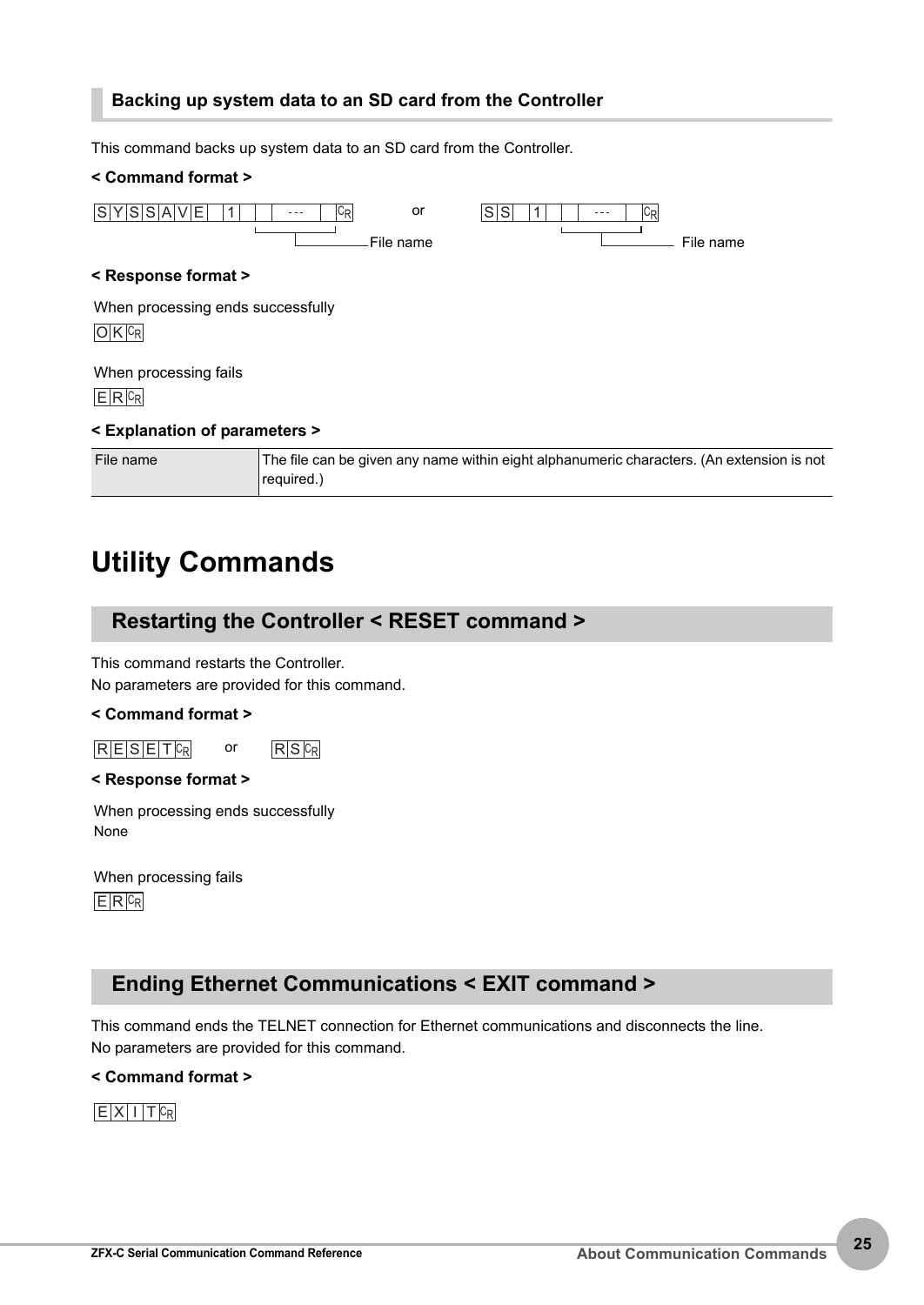### **< Response format >**

When processing ends successfully None

 $E$  R  $c_R$ When processing fails

# <span id="page-26-0"></span>**Parameter List**

### **MEASDATA Command**

### **Shape inspection parameters**

### <span id="page-26-1"></span>**Pattern search**

| Data No.       | Parameter              | <b>Output Range</b>                  |
|----------------|------------------------|--------------------------------------|
| $\Omega$       | Judgment result        | 0:OK<br>$-1: NG$<br>-2: not measured |
| $\overline{1}$ | Correlation            | 0 to 100                             |
| $\overline{2}$ | Measurement position X | -9999.999 to 9999.999                |
| $\mathbf{3}$   | Measurement position Y | -9999.999 to 9999.999                |
| $\overline{4}$ | Measurement angle      | -180 to 180                          |
| 5              | Search number          | 0 to 99                              |
| 6              | Reference position X   | -9999.999 to 9999.999                |
| $\overline{7}$ | Reference position Y   | -9999.999 to 9999.999                |
| 8              | Reference angle        | $-180$ to $180$                      |
| 9              | Position difference X  | -9999.999 to 9999.999                |
| 10             | Position difference Y  | -9999.999 to 9999.999                |
| 11             | Angle difference       | -180 to 180                          |

### **Sensitive search**

| Data No.       | Parameter              | <b>Output Range</b>                  |
|----------------|------------------------|--------------------------------------|
| $\Omega$       | Judgment result        | 0: OK<br>$-1:NG$<br>-2: not measured |
|                | Correlation            | 0 to 100                             |
| $\mathcal{P}$  | Measurement position X | -9999.999 to 9999.999                |
| 3              | Measurement position Y | -9999.999 to 9999.999                |
| $\overline{4}$ | Measurement angle      | $-180$ to $180$                      |
| 5              | Solid color rate       | 0 to 100                             |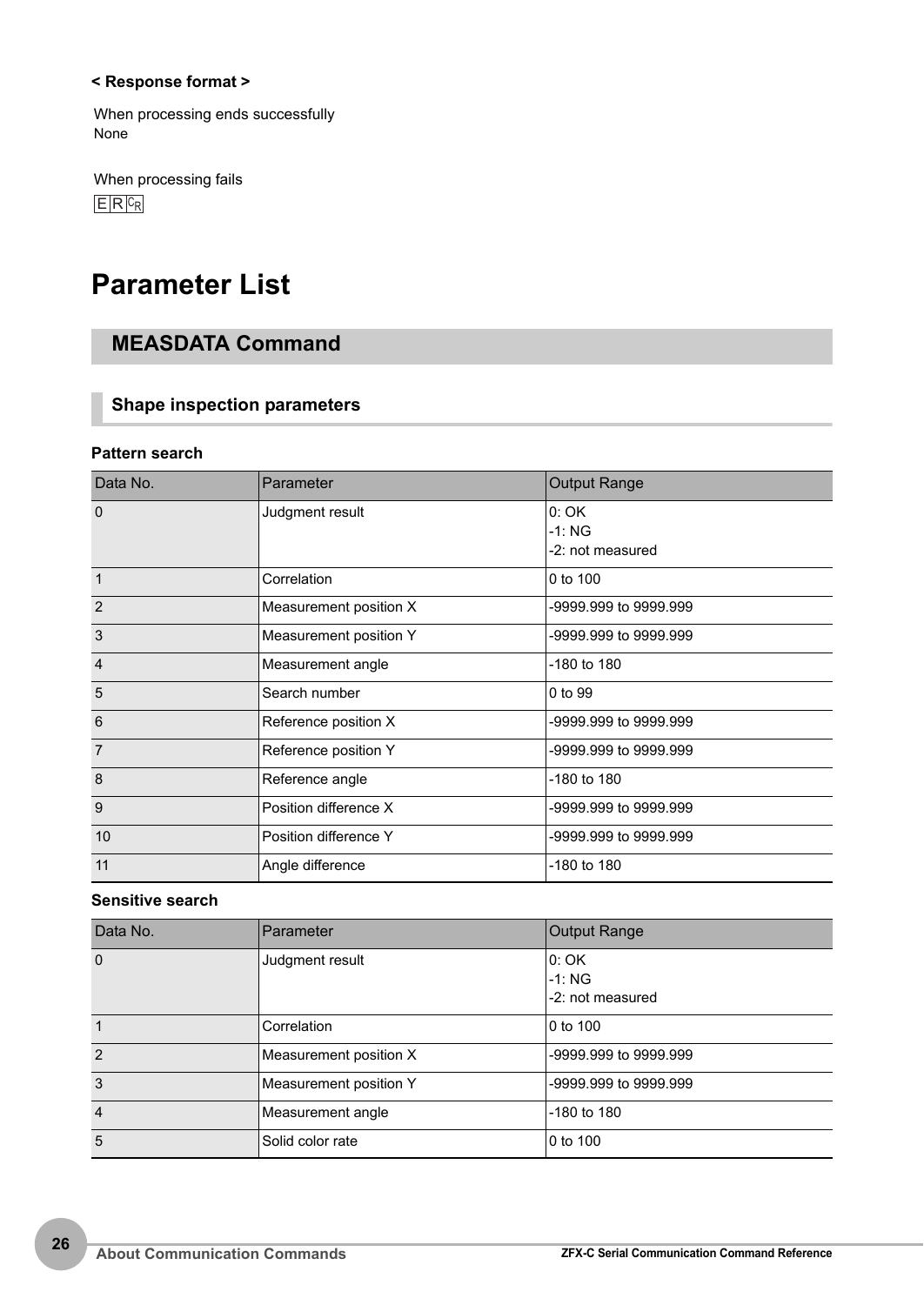### **Size inspection parameters**

### <span id="page-27-0"></span>**Area**

| Data No.       | Parameter             | <b>Output Range</b>                  |
|----------------|-----------------------|--------------------------------------|
| $\Omega$       | Judgment result       | 0:OK<br>$-1:NG$<br>$-2$ not measured |
| $\mathbf{1}$   | Area                  | 0 to 9999999.999                     |
| $\overline{2}$ | Gravity position X    | -9999.999 to 9999.999                |
| 3              | Gravity position Y    | -9999.999 to 9999.999                |
| $\overline{4}$ | Axis angle            | -9999.999 to 9999.999                |
| 5              | Reference area        | 0 to 9999999.999                     |
| 6              | Reference position X  | -9999.999 to 9999.999                |
| $\overline{7}$ | Reference position Y  | -9999.999 to 9999.999                |
| 8              | Reference axis angle  | -180.0 to 180.0                      |
| 9              | Area difference       | -9999999.999 to 9999999.999          |
| 10             | Position difference X | -9999.999 to 9999.999                |
| 11             | Position difference Y | -9999.999 to 9999.999                |
| 12             | Axis angle difference | -180.0 to 180.0                      |

### **Edge inspection parameters**

### <span id="page-27-1"></span>**Position**

| Data No.       | Parameter             | <b>Output Range</b>                  |
|----------------|-----------------------|--------------------------------------|
| $\Omega$       | Judgment result       | 0:OK<br>$-1: NG$<br>-2: not measured |
| $\mathbf{1}$   | Edge position X       | -9999.999 to 9999.999                |
| $\mathcal{P}$  | Edge position Y       | -9999.999 to 9999.999                |
| 3              | Reference position X  | -9999.999 to 9999.999                |
| $\overline{4}$ | Reference position Y  | -9999.999 to 9999.999                |
| 5              | Position difference X | -9999.999 to 9999.999                |
| 6              | Position difference Y | -9999.999 to 9999.999                |

### **Width**

| Data No.       | Parameter        | Output Range                        |
|----------------|------------------|-------------------------------------|
| $\mathbf 0$    | Judgment result  | 0:OK<br>$-1:NG$<br>-2: not measured |
|                | Edge width       | 0 to 9999.999                       |
| $\overline{2}$ | Edge position X1 | -9999.999 to 9999.999               |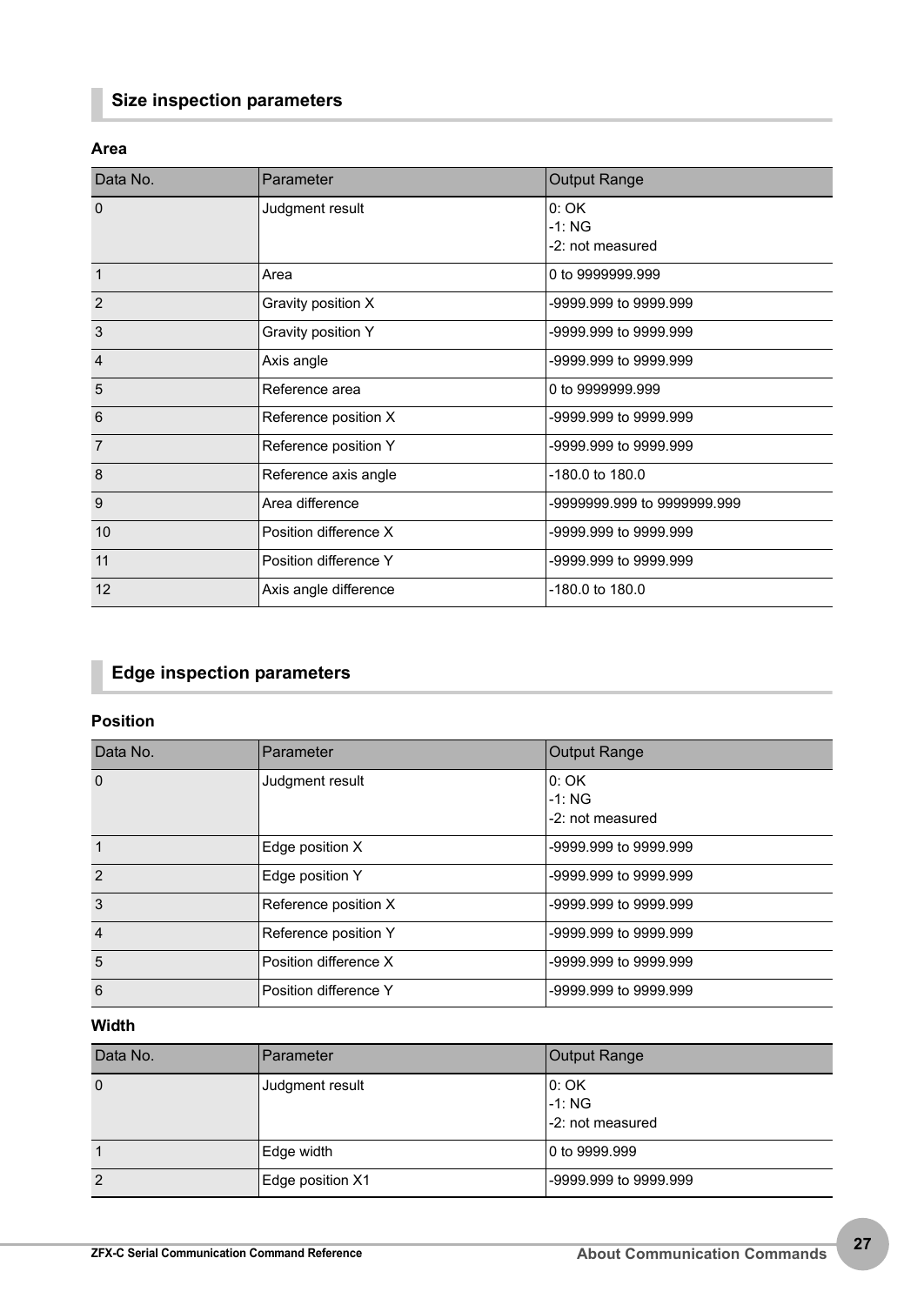| Data No.                           | Parameter                  | <b>Output Range</b>   |
|------------------------------------|----------------------------|-----------------------|
| 3                                  | Edge position Y1           | -9999.999 to 9999.999 |
| $\overline{4}$<br>Edge position X2 |                            | -9999.999 to 9999.999 |
| 5                                  | Edge position Y2           | -9999.999 to 9999.999 |
| 6                                  | Reference edge width       | 0 to 9999.999         |
| $\overline{7}$                     | Reference edge position X1 | -9999.999 to 9999.999 |
| 8                                  | Reference edge position Y1 | -9999.999 to 9999.999 |
| 9                                  | Reference edge position X2 | -9999.999 to 9999.999 |
| 10                                 | Reference edge position Y2 | -9999.999 to 9999.999 |
| 11                                 | Width difference           | -9999.999 to 9999.999 |
| 12                                 | Position difference X1     | -9999.999 to 9999.999 |
| 13                                 | Position difference Y1     | -9999.999 to 9999.999 |
| 14                                 | Position difference X2     | -9999.999 to 9999.999 |
| 15                                 | Position difference Y2     | -9999.999 to 9999.999 |

**Count**

| Data No.             | Parameter          | Output Range                        |
|----------------------|--------------------|-------------------------------------|
| $\Omega$             | Judgment result    | 0:OK<br>$-1:NG$<br>-2: not measured |
| $\overline{1}$       | Number of edges    | 0 to 255                            |
| $\overline{2}$       | Average pitch      | 0 to 9999.999                       |
| 3                    | Minimum pitch      | 0 to 9999.999                       |
| $\overline{4}$       | Maximum pitch      | 0 to 9999.999                       |
| 5                    | Average width      | 0 to 9999.999                       |
| 6                    | Minimum width      | 0 to 9999.999                       |
| $\overline{7}$       | Maximum width      | 0 to 9999.999                       |
| 8                    | Pitch 1            | 0 to 9999.999                       |
| 9                    | Width 1            | 0 to 9999.999                       |
| 10                   | Pitch <sub>2</sub> | 0 to 9999.999                       |
| 11                   | Width 2            | 0 to 9999.999                       |
| $\ddot{\phantom{a}}$ |                    | 0 to 9999.999                       |
| 506                  | Pitch 255          | 0 to 9999.999                       |
| 507                  | Width 255          | 0 to 9999.999                       |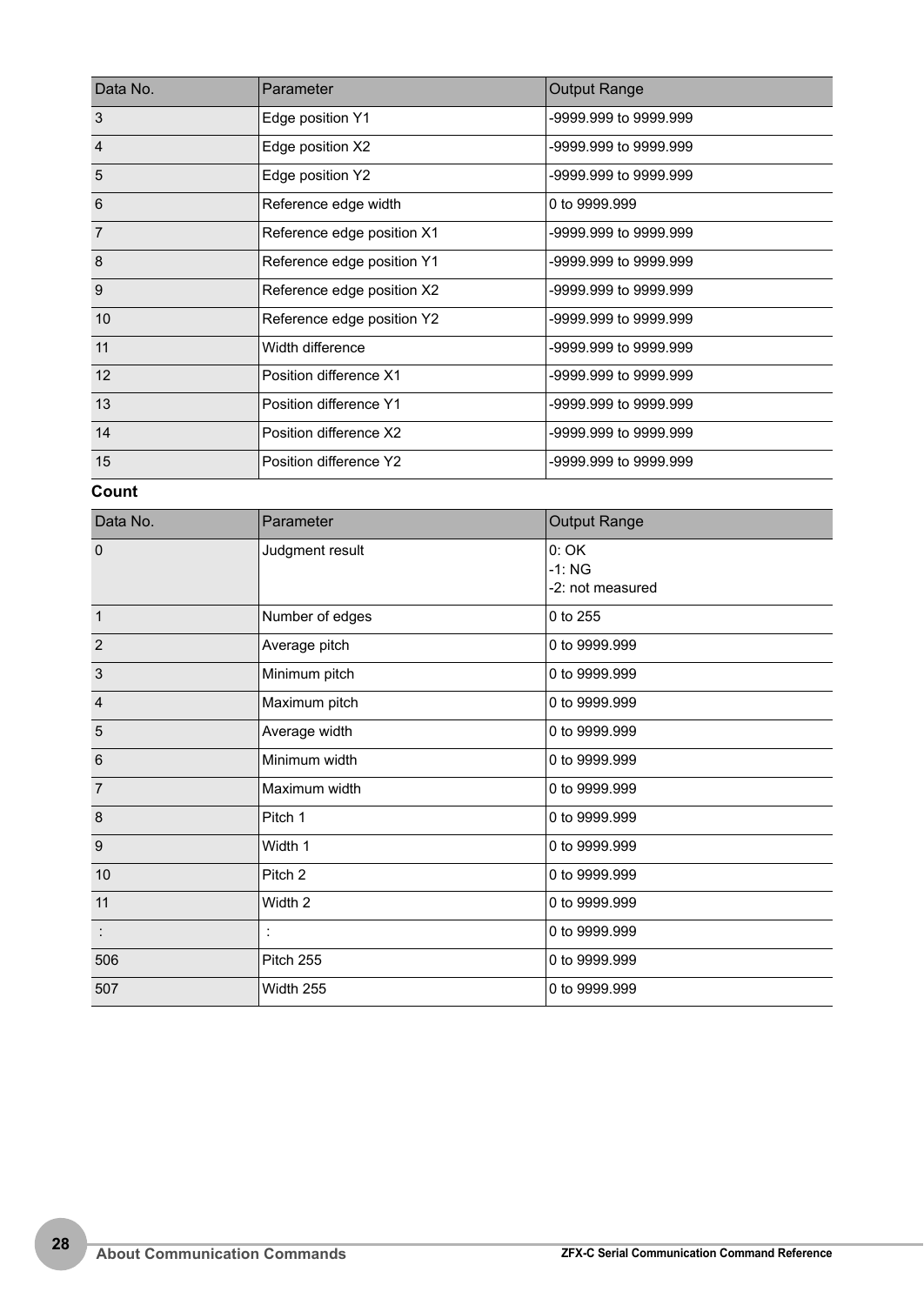### **Brightness and color inspection parameters**

### **Brightness**

| Data No.       | Parameter                    | <b>Output Range</b>                 |
|----------------|------------------------------|-------------------------------------|
| $\Omega$       | Judgment result              | 0:OK<br>$-1:NG$<br>-2: not measured |
| 1              | Density average              | 0 to 255.0                          |
| $\mathcal{P}$  | Density deviation            | 0 to 127.0                          |
| 3              | Reference density average    | 0 to $255.0$                        |
| $\overline{4}$ | Reference density deviation  | 0 to 127.0                          |
| 5              | Density average difference   | 0 to 255.0                          |
| 6              | Density deviation difference | 0 to 127.0                          |

### **Hue**

| Data No.                               | Parameter                                   | <b>Output Range</b>                 |  |
|----------------------------------------|---------------------------------------------|-------------------------------------|--|
| Judgment result<br>$\mathbf 0$         |                                             | 0:OK<br>$-1:NG$<br>-2: not measured |  |
| $\overline{1}$                         | Hue                                         | 0 to 360.0                          |  |
| $\overline{2}$                         | Saturation                                  | 0 to 100.0                          |  |
| $\mathbf{3}$                           | Value                                       | 0 to 100.0                          |  |
| $\overline{4}$                         | Hue deviation                               | 0 to 180.0                          |  |
| 5                                      | Saturation deviation                        | 0 to 50.0                           |  |
| $6\phantom{1}6$                        | Value deviation                             | 0 to 50.0                           |  |
| $\overline{7}$                         | Reference hue                               | 0 to 360.0                          |  |
| 8                                      | Reference saturation                        | 0 to 100.0                          |  |
| 9                                      | Reference value                             | 0 to 100.0                          |  |
| Hue difference<br>10                   |                                             | -360.0 to 360.0                     |  |
| Saturation difference<br>11            |                                             | -100.0 to 100.0                     |  |
| 12                                     | Value difference                            | -100.0 to 100.0                     |  |
| 13                                     | Reference hue deviation                     | 0 to 180.0                          |  |
| 14                                     | Reference saturation deviation              | 0 to 50.0                           |  |
| 15                                     | Reference value deviation                   | 0 to 50.0                           |  |
| 16                                     | Hue deviation difference                    | -180.0 to 180.0                     |  |
| 17                                     | Saturation deviation difference             | -50.0 to 50.0                       |  |
| 18                                     | Value deviation difference<br>-50.0 to 50.0 |                                     |  |
| 19                                     | Maximum hue                                 | 0 to 360.0                          |  |
| 20                                     | Minimum hue                                 | 0 to 360.0                          |  |
| 21                                     | Maximum saturation                          | 0 to 100.0                          |  |
| 22<br>0 to 100.0<br>Minimum saturation |                                             |                                     |  |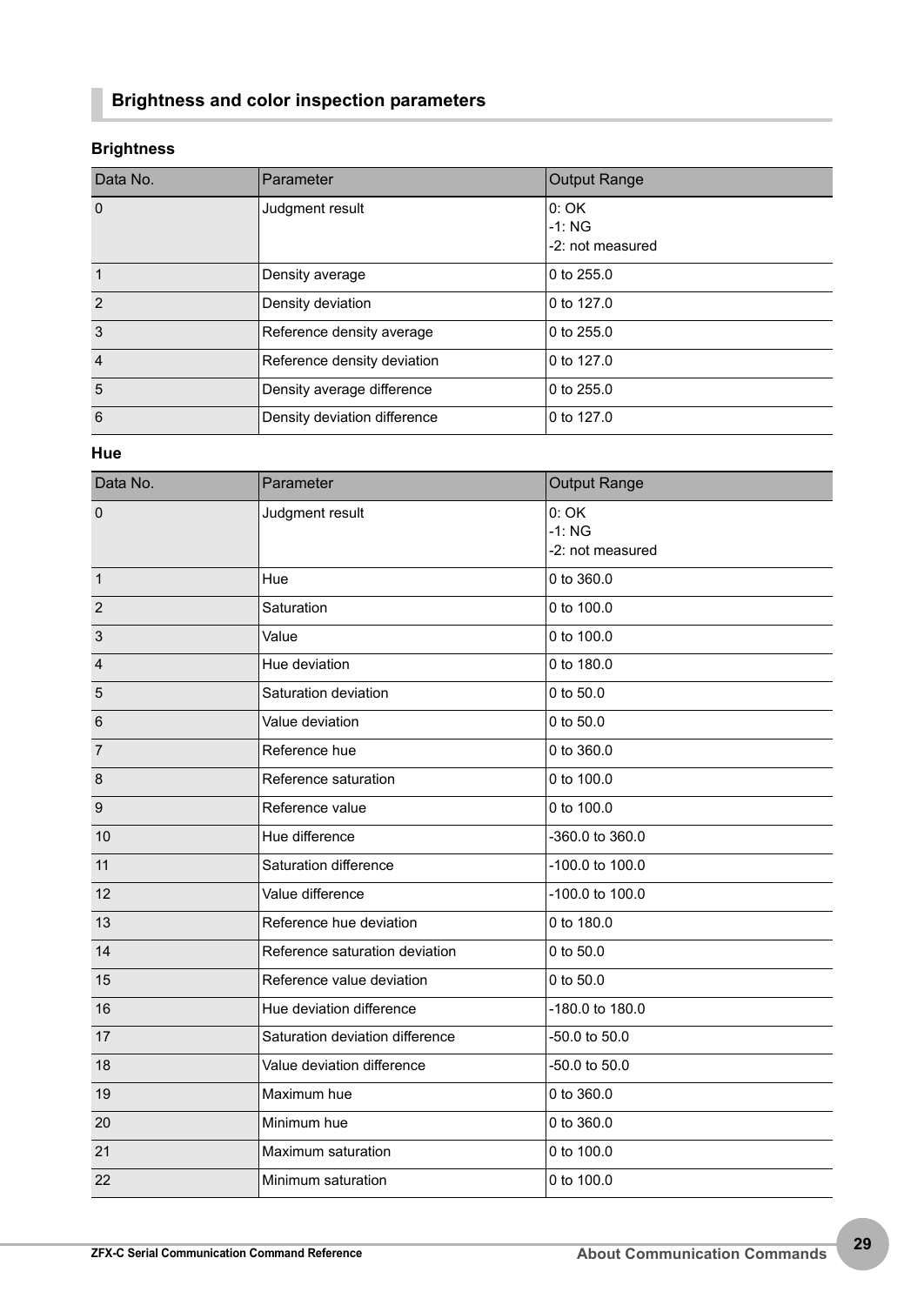| Data No. | <b>Parameter</b> | Output Range |
|----------|------------------|--------------|
| 23       | Maximum value    | 0 to 100.0   |
| 24       | Minimum value    | 0 to 100.0   |

### **Parameters for inspection by individual application**

### **Defect**

| Data No.       | Parameter             | <b>Output Range</b>                 |
|----------------|-----------------------|-------------------------------------|
| $\Omega$       | Judgment result       | 0:OK<br>$-1:NG$<br>-2: not measured |
| $\overline{1}$ | Defect                | 0 to 255                            |
| $\overline{2}$ | Maximum density       | 0 to 255                            |
| 3              | Minimum density       | 0 to 255                            |
| $\overline{4}$ | Number of defects     | 0 to 255                            |
| 5              | Defect position X     | -9999.999 to 9999.999               |
| 6              | Defect position Y     | -9999.999 to 9999.999               |
| $\overline{7}$ | Reference position X  | -9999.999 to 9999.999               |
| 8              | Reference position Y  | -9999.999 to 9999.999               |
| 9              | Position difference X | -9999.999 to 9999.999               |
| 10             | Position difference Y | -9999.999 to 9999.999               |

### **Position parameters**

### **1model, 2 model**

Pattern search [p.26](#page-26-1)

### **Area**

Area [p.27](#page-27-0)

### **Position**

Position [p.27](#page-27-1)  $\Box$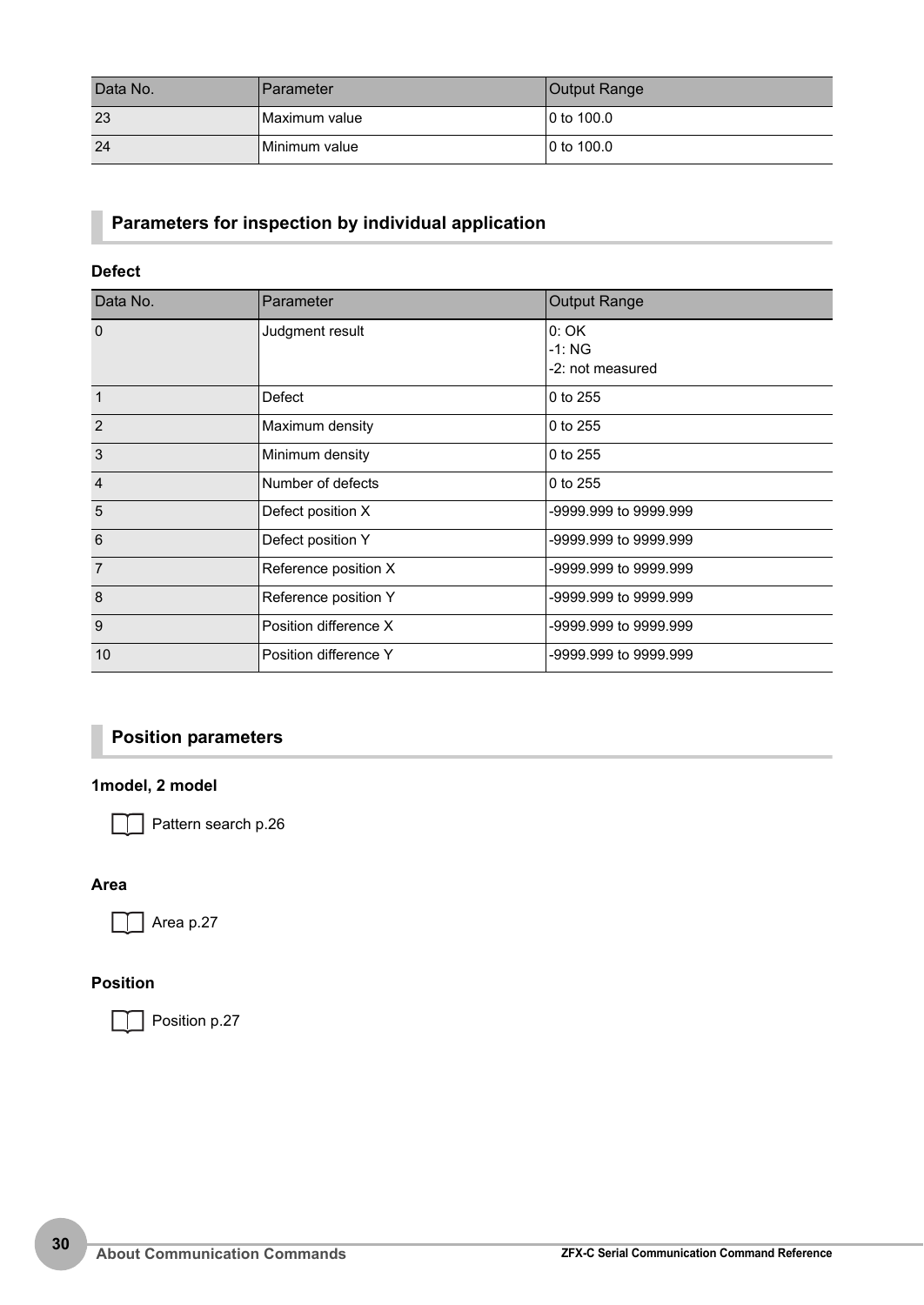# <span id="page-31-0"></span>**Example of Usage**

The following describes an example procedure to communicate by non-procedural commands using Windows standard tool HyperTerminal.

# *1* **Start up HyperTerminal.**

HyperTerminal is located under [Program]-[Accessory]-[Communication].

**1-1** Enter an appropriate project name, and select OK.

| <b>Connection Description</b>                       |
|-----------------------------------------------------|
| New Connection                                      |
| Enter a name and choose an icon for the connection: |
| Name:                                               |
| ZFX-D                                               |
| Icon:                                               |
| $\mathbf{m}$                                        |
| OK<br>Cancel                                        |

**1-2** Select the COM port connected to the ZFX-C in the Connect using field.

| <b>Connect To</b> |                                                           |
|-------------------|-----------------------------------------------------------|
| ZFX-C             |                                                           |
|                   | Enter details for the phone number that you want to dial: |
| Country/region:   | Japan [81]                                                |
| Area code:        | 03                                                        |
| Phone number:     |                                                           |
| Connect using:    | COM <sub>3</sub>                                          |
|                   | OΚ<br>Cancel                                              |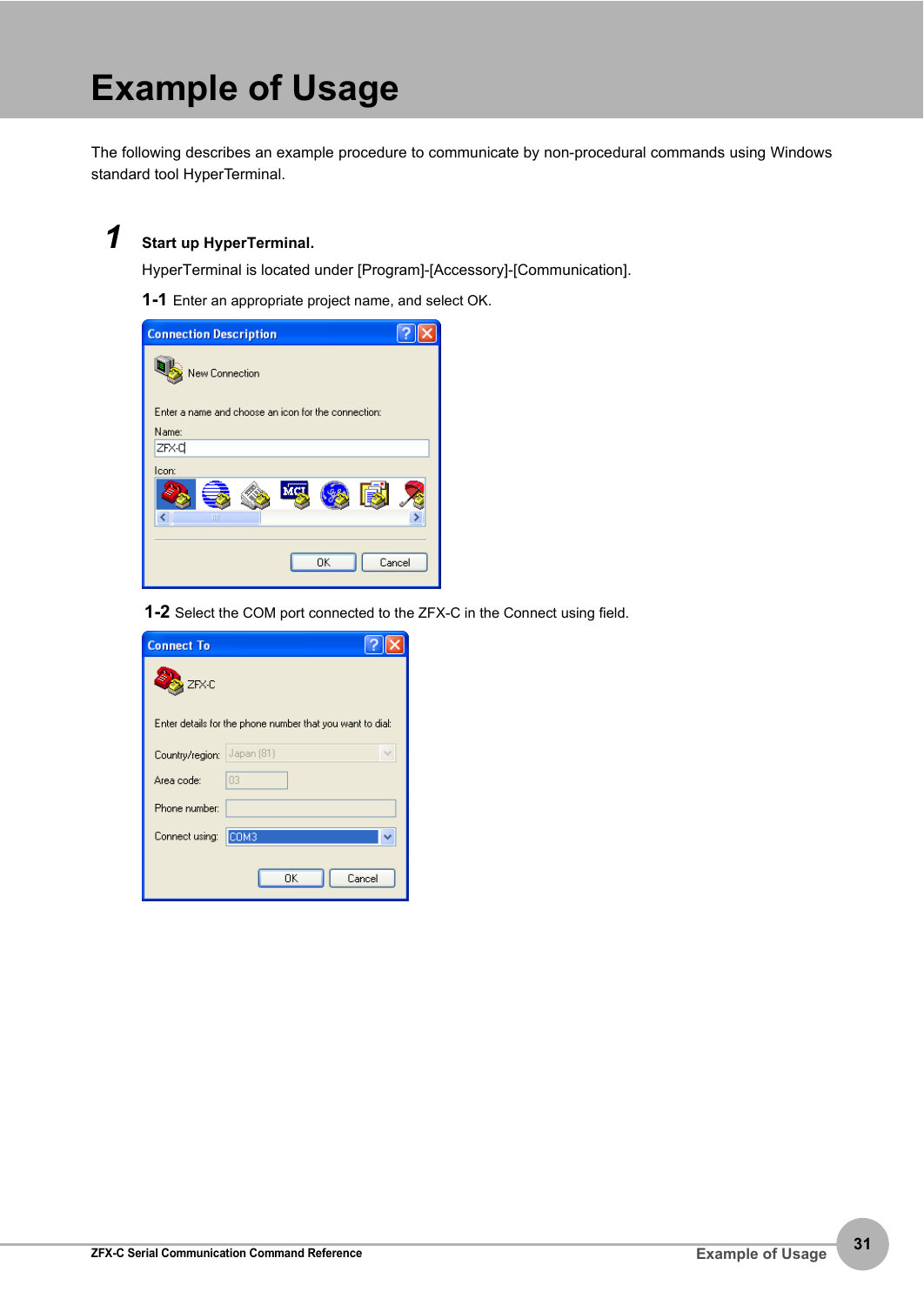**1-3** Set the communication conditions.

| <b>COM3 Properties</b> |                       |
|------------------------|-----------------------|
| Port Settings          |                       |
|                        |                       |
| Bits per second:       | 38400<br>$\checkmark$ |
| Data bits:             | 8<br>v                |
| Parity:                | None<br>v             |
| Stop bits:             | $\mathbf{1}$<br>Ÿ     |
| Flow control: None     | ÿ                     |
|                        | Restore Defaults      |
| 0K                     | Cancel<br>Apply       |

**1-4** HyperTerminal is started up.



*2* **To facilitate command transactions, set echo and other communication conditions.** 

**2-1** Open [Property].

| 2 ZFX-C - HyperTerminal           |   |  |  |  |
|-----------------------------------|---|--|--|--|
| File Edit View Call Transfer Help |   |  |  |  |
| New Connection<br>Open            | f |  |  |  |
| Save                              |   |  |  |  |
| Save As                           |   |  |  |  |
| Page Setup                        |   |  |  |  |
| Print                             |   |  |  |  |
| Properties                        |   |  |  |  |
| Exit<br>Alt+F4                    |   |  |  |  |
|                                   |   |  |  |  |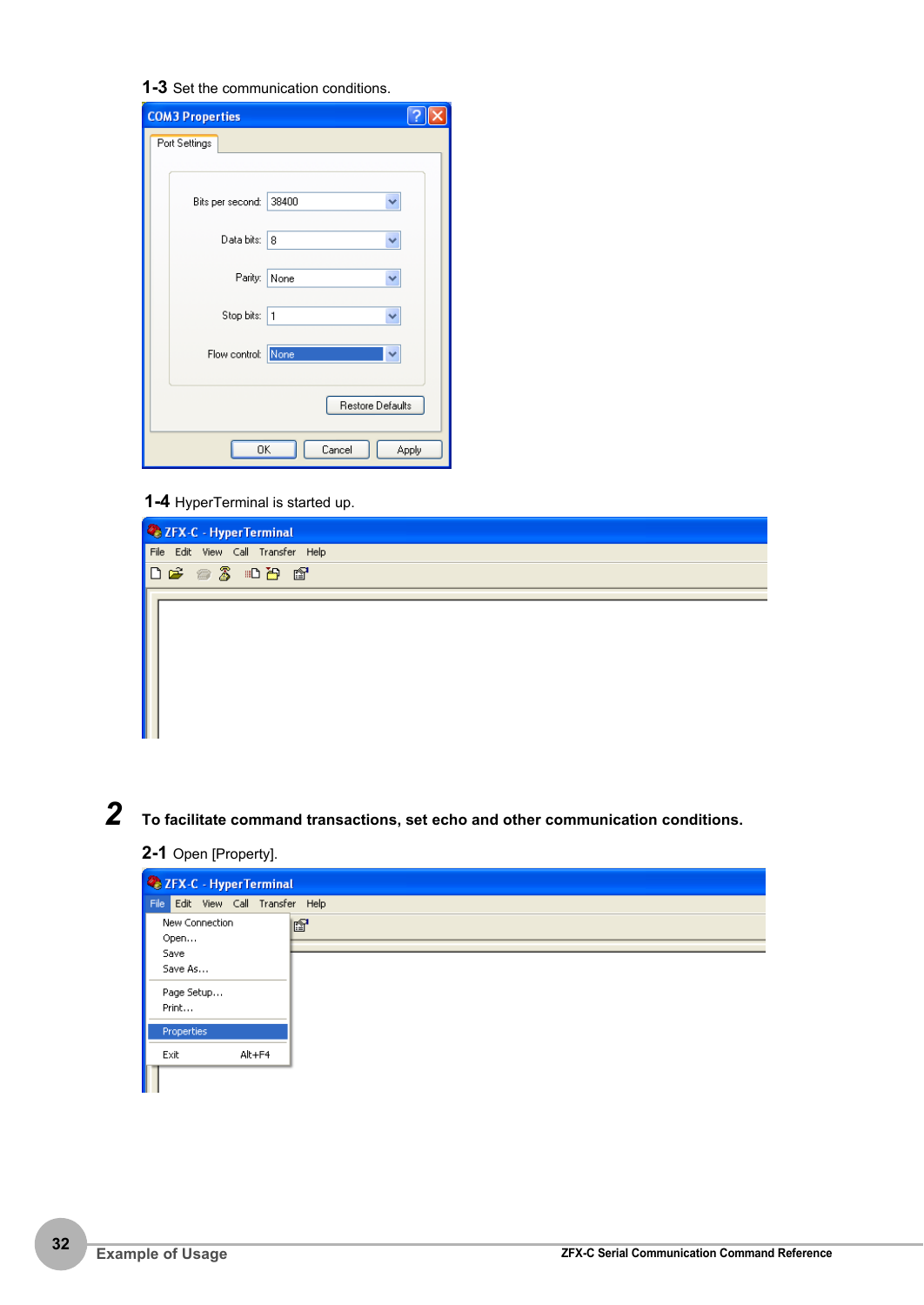**2-2** Select the Settings tab, and then [ASCII Setup].

| <b>ZFX-C Properties</b>                                                   |        |  |
|---------------------------------------------------------------------------|--------|--|
| Settings<br>Connect To                                                    |        |  |
| Function, arrow, and otrl keys act as<br>● Terminal keys   ○ Windows keys |        |  |
| Backspace key sends                                                       |        |  |
| Emulation:                                                                |        |  |
| Auto detect<br>Terminal Setup                                             |        |  |
| Telnet terminal ID:<br><b>ANSI</b>                                        |        |  |
| Backscroll buffer lines:<br>500                                           |        |  |
| Play sound when connecting or disconnecting                               |        |  |
| Input Translation<br>ASCII Setup                                          |        |  |
| OΚ                                                                        | Cancel |  |

**2-3** Mark the following checkboxes, and click OK to complete the setting.

| <b>ASCII Setup</b>                                                                                                                                 |  |  |
|----------------------------------------------------------------------------------------------------------------------------------------------------|--|--|
| ASCII Sendina                                                                                                                                      |  |  |
| Send line ends with line feeds                                                                                                                     |  |  |
| $ \mathbf{v} $ Echo typed characters locally                                                                                                       |  |  |
| Line delay: $ 0\rangle$<br>milliseconds.                                                                                                           |  |  |
| Character delay: 0<br>milliseconds.                                                                                                                |  |  |
| <b>ASCII Receiving</b><br>Append line feeds to incoming line ends<br>Force incoming data to 7-bit ASCII<br>V Wrap lines that exceed terminal width |  |  |
| OΚ<br>Cancel                                                                                                                                       |  |  |

# *3* **Set the communication conditions for the ZFX-C.**

Set [System]-[Comm] to match the above settings.

For details on how to set the communication specifications, refer to the User's Manual.

### *4* **Switch the ZFX-C to the RUN mode.**

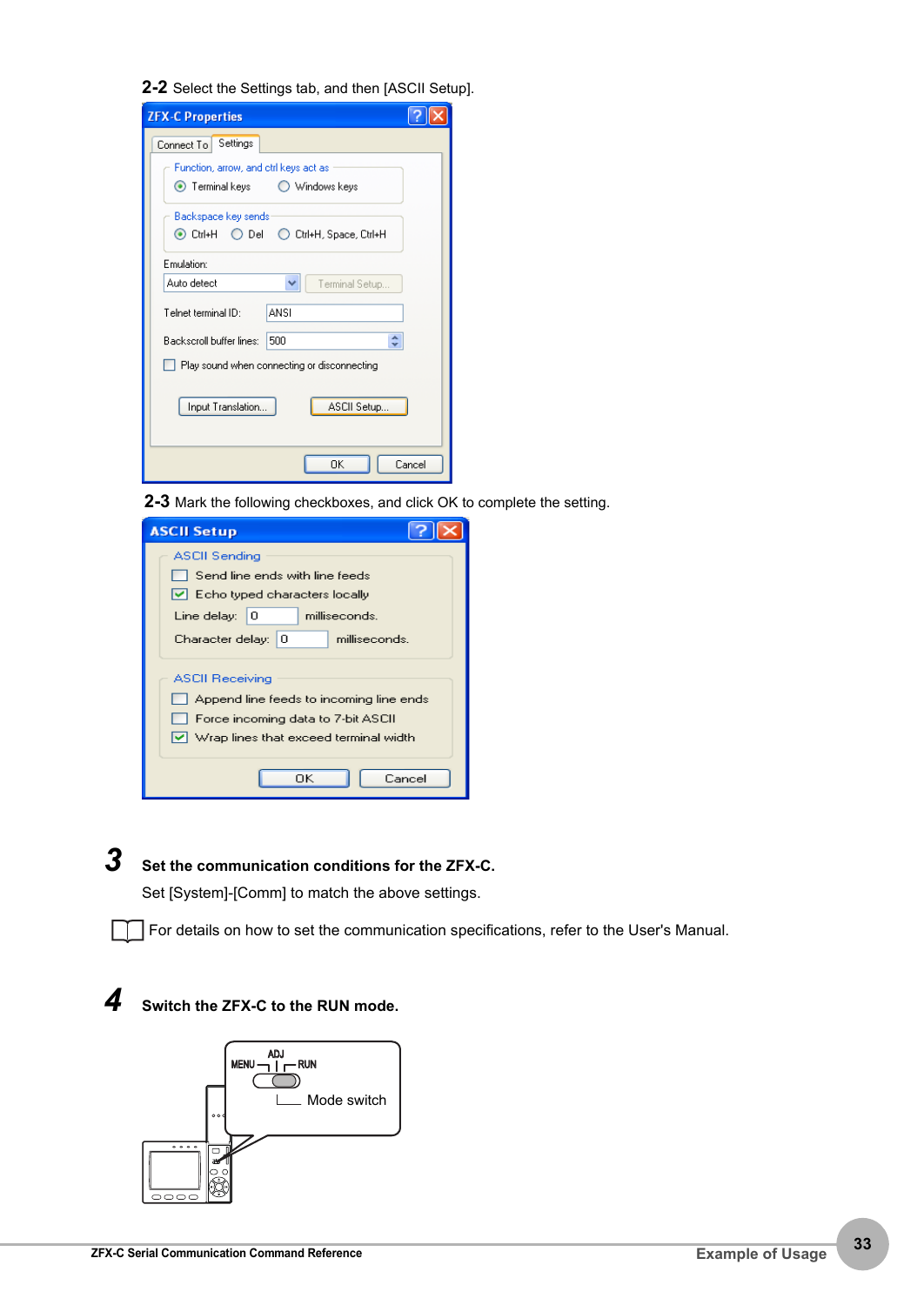# *5* **Execute non-procedural communication.**

**5-1** Enter a command, and then press the return key.



**5-2** The returned value corresponding to the command is returned from the Controller.

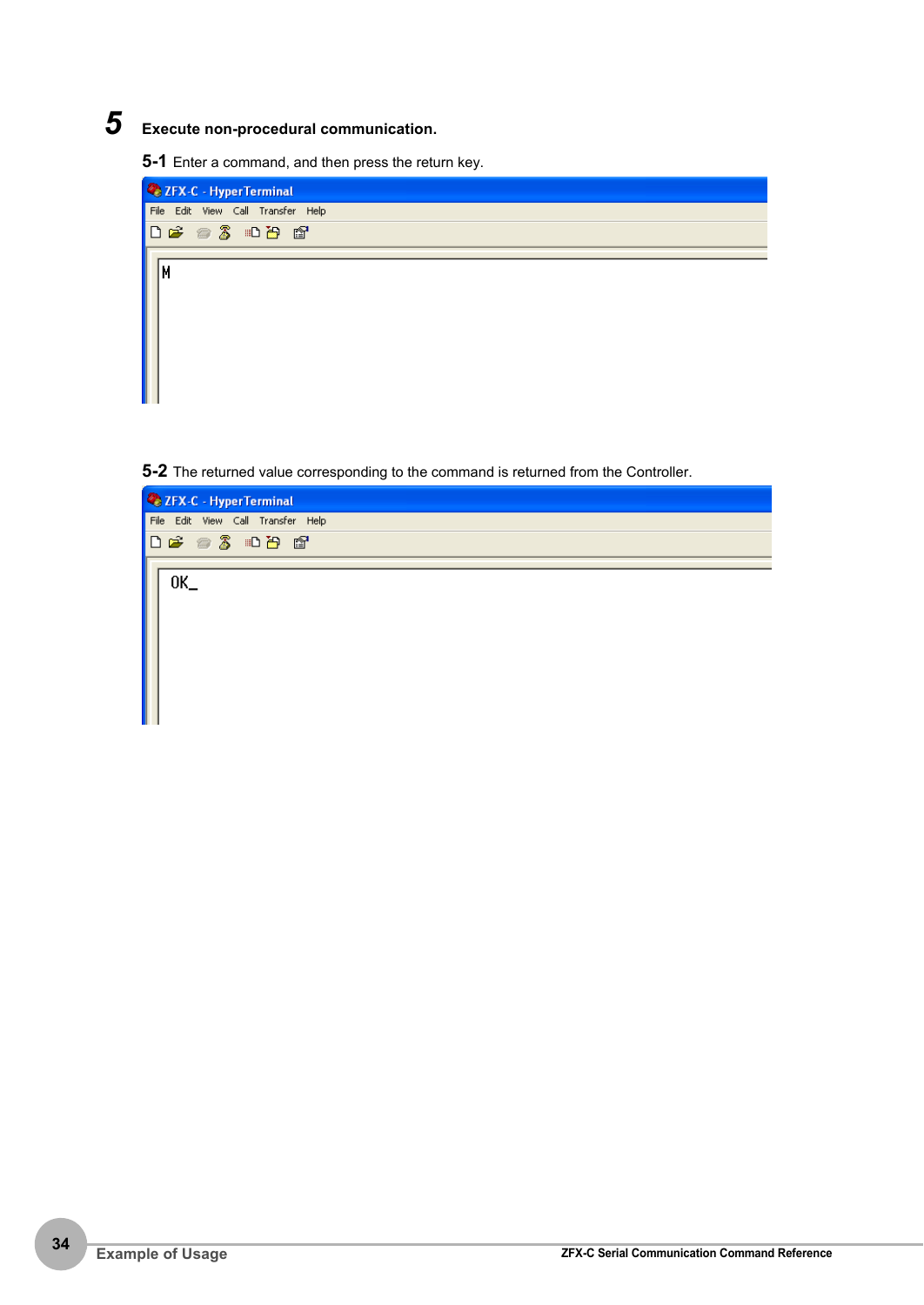MEMO